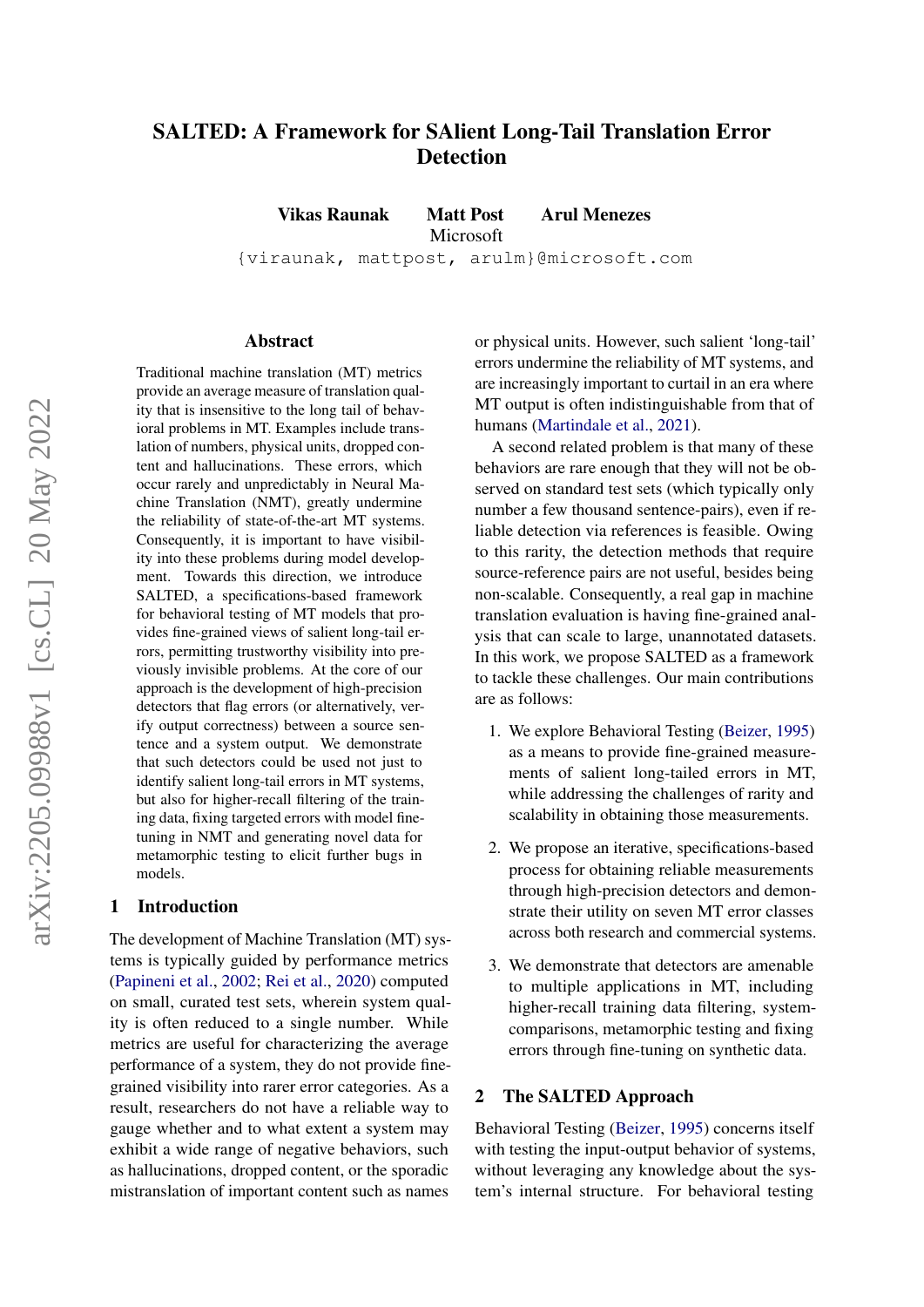<span id="page-1-0"></span>

| <b>Property</b>  | <b>Correct Behavior Specification for Translation</b>                                                                                                                                                  | <b>Violation Example</b>                 |
|------------------|--------------------------------------------------------------------------------------------------------------------------------------------------------------------------------------------------------|------------------------------------------|
| Physical units   | The model should translate the exact unit in the<br>target language (abbreviations are allowed).                                                                                                       | $\text{yards} \rightarrow \text{Meters}$ |
| Currencies       | The model should translate the exact currency in<br>the target language (both symbol abbreviations and<br>expansions are allowed).                                                                     | $USD \rightarrow \epsilon$               |
| Large Numbers    | Large Numbers in text form should appear in the<br>same denominations in the output.                                                                                                                   | trillions $\rightarrow$ millions         |
| Web Terms        | URLs and Web Addresses should be copied as is<br>from the source to target, without any translation.                                                                                                   | www.bbc.en $\rightarrow$ www.bbc.de      |
| Numerical values | The number in a numerical value should not<br>change beyond an allowed set of transformations<br>(e.g., time format change, change of separators,<br>decimal point change, number system change etc.). | $24.70 \rightarrow 2,470$                |
| Coverage         | The model should translate the entire semantic<br>content of the source sentence.                                                                                                                      | My friend Bob $\rightarrow$ Mi amigo     |
| Hallucinations   | The model should not produce translated content<br>that is not grounded in the source sentence.                                                                                                        | Hello $\rightarrow$ Hola ha ha ha ha     |

Table 1: Behavior specification: The first step in building a detector is to specify the correct expected behavior.

of Natural Language Processing (NLP) models, CHECKLIST [\(Ribeiro et al.,](#page-9-1) [2020\)](#page-9-1) proposes a process to construct test cases for evaluating different linguistic capabilities, each test case being a specified input with the associated ground truth label(s). This approach does not generalize to NMT for several reasons; (a) there could be multiple valid translations of the same input (b) errors are highly contextual: the same phenomenon may be translated accurately in one sentence, but inaccurately in another (c) errors are unstable: different model iterations may manifest errors in different sentences (d) errors are rare: a particular mistranslation may manifest itself only once in a million sentences. For these reasons, an annotated set of test cases is not just challenging to construct, but also instantly obsolete. In SALTED, we propose a different approach to behavioral testing for NMT. Instead of relying on test cases, we translate millions of sentences and apply *detectors*. Each detector is written to detect a specific class of error, based on a specification of correct behavior.

More concretely, *a detector is an algorithm, which given an input-output sentence pair returns a boolean value indicating the presence of an error condition with very high precision.* The proposed detectors lie at the extreme non-trivial end of the precision-recall curve and emphasize very high precision in order to make the ensuing measurements trustworthy. At a high-level, we construct detectors

by iteratively narrowing the error specifications until absolute precision is achieved on a large development set. While this means that a number of *potentially* erroneous output instances would not be flagged, we gain the advantage that the resulting detector could now act as a trustworthy measurement of a specific error category, a key property of useful measurements [\(Hand,](#page-8-3) [2016\)](#page-8-3).

## 3 Behavior Specification for MT

If we cannot specify the correct behavior, we cannot verify output correctness [\(Hierons et al.,](#page-8-4) [2009\)](#page-8-4). Therefore, the first step of constructing a detector is to specify the desired behavior that the model must satisfy with respect to the translation of certain salient content or property. Table [1](#page-1-0) lists the behavior specifications for all the detectors we implement. Note that the choice of salient long-tailed error classes itself depends on the system developer. We determined the 7 error classes in Table [1](#page-1-0) owing to their disproportionate impact on user trust, since each of these specifications if violated could lead to serious consequences for user consumption of translations. The desired behavior for some cases (e.g., URL translation) is unambiguous. However, in the case of expressions such as physical units or currencies, an unambiguous specification is not readily apparent, e.g., NMT models are quite capable of learning to translate '10 miles' to '16 km' from parallel data. While this may be desirable for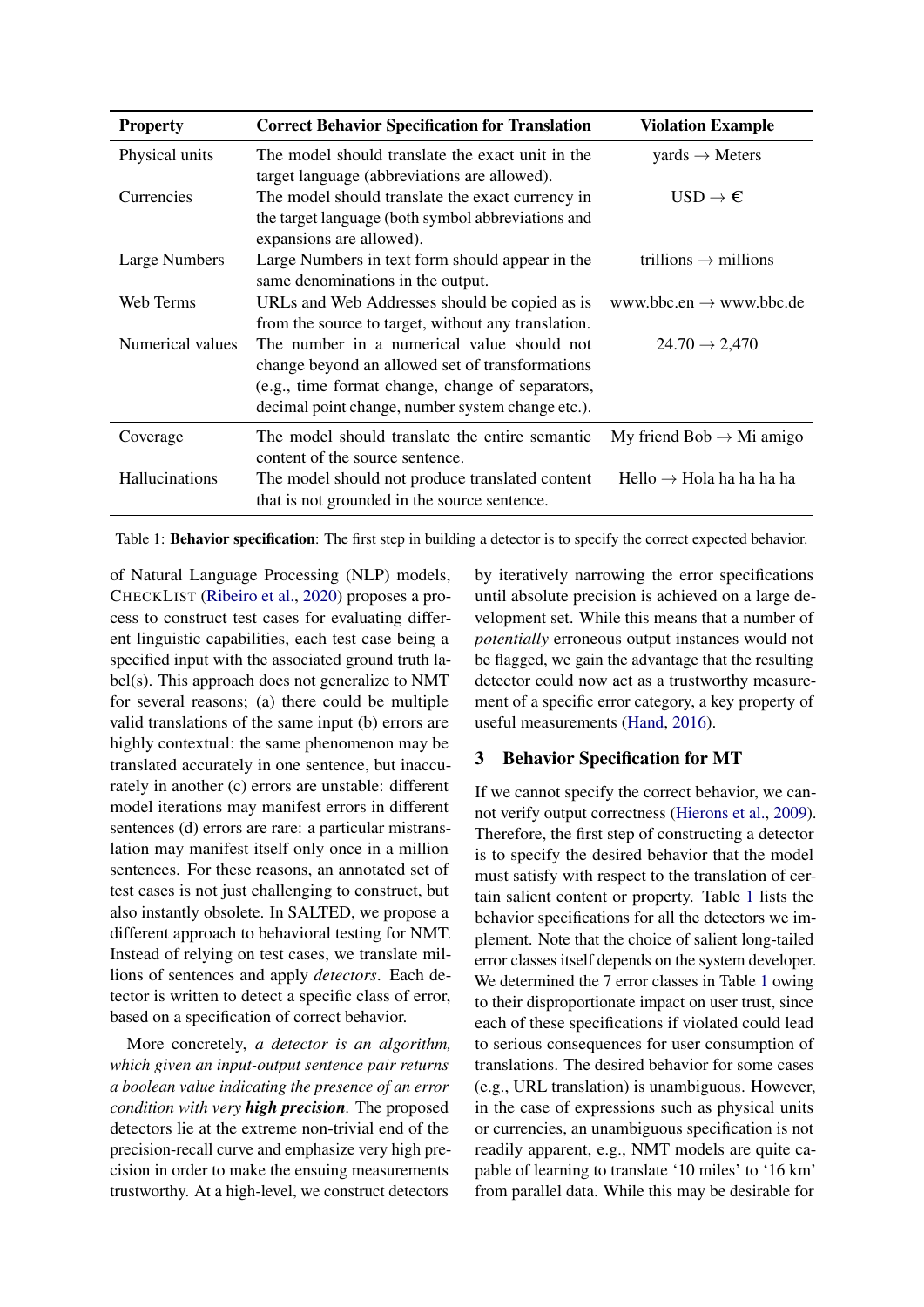localization purposes, and successful in common cases, it could lead to dangerous inaccuracies in rarer cases, since NMT models shouldn't be trusted to do mathematics consistently and correctly, even if the conversion rules do not vary across time. Therefore, in general, our behaviour specifications require that such expressions be left semantically unchanged. This however applies only to the preservation of semantic content; as evident from Table [1,](#page-1-0) the specification allows changes to digit separators and to number systems (such as those between English and Chinese) in the case of numerical values. Further, as we show in section [4](#page-2-0) this step of behavior specification is itself subject to iteration within the process of building detectors. However, an explicit enumeration of the boundary between desired and undesired behavior across different salient content types or properties provides us a starting point for a detector implementation.

### <span id="page-2-0"></span>4 Designing Detector Algorithms

Building detectors from specifications is not always an easy process. A first implementation for most content types inevitably yields large numbers of false positives. It is here that our focus on *precision* over recall serves as a useful guide. In addition to producing detectors whose results are more trustworthy, it simplifies the task, since we can narrow in on a subset of settings that could be detected with a high certainty of correctness. Here we illustrate this process, concurrently with an example.

#### 4.1 Example: Physical units translation

We consider the identification of errors in the translation of physical units, such as meters, feet, etc. for English  $\rightarrow$  German translations. We decompose the process of constructing the detector for physical units translation errors into three steps: behavior specification, resource construction and checking for specified behavior. Each of these steps is iterated upon by quantifying the precision of error detection through human evaluation. The development iterations are done on a large initial set of monolingual source sentences and their translations generated by a MT system and the development is halted until absolute precision is achieved on this corpus. Finally, a 'test' phase human evaluation is conducted by *varying both* the monolingual data as well as the MT system, to ascertain the final precision of the developed detectors.

Behavior Specification In this case, we start with the specification in Table [1,](#page-1-0) i.e., the desired behavior is that the physical unit measurement in the source be 'carried through' without changes in the target language. For example, '10 feet' getting translated to '10 meters' or '10 miles' getting translated to '16 km' are both errors.

<span id="page-2-1"></span>

| <b>Token Transformation Table Entry</b>              | <b>Type</b> |
|------------------------------------------------------|-------------|
| meter $\rightarrow$ meter, m                         | dist        |
| $mm \rightarrow$ Millimeter, Millimetern, mm         | dist        |
| feet $\rightarrow$ Fuß, Füße, Fußende                | dist        |
| mile $\rightarrow$ meile, meilen                     | dist        |
| $km^2 \rightarrow km^2$ , Quadratkilometer           | area        |
| sq.ft. $\rightarrow$ sq.ft., Quadratfuß, Quadratfuße | area        |

Table 2: A partial view of the Token Transformation Table constructed for use in physical unit detector. Each row comprises of allowed token transformations, along with a token 'type' annotation (used in section [7\)](#page-5-0).

Transformation Table Once the desired behavior for the detector has been specified, the next step is to build the relevant resources in order to facilitate checking for the desired behavior on an arbitrary sentence pair. Table [2](#page-2-1) illustrates the resource constructed in this case: a 'Transformation Table' of relevant source tokens which maps a source token to its set of potential translations (transformations). As we will demonstrate later, building this 'Transformation Table' is quite tractable for expressing tests that require checking for token-level transformations in translations. Further, during the process of construction of the 'Transformation Table', we also *annotate the type of the source token* (we explain its utility in section [7\)](#page-5-0).

Checking for Specified Behavior Once the 'Transformation Table' has been constructed, the detector checks for the desired behavior as follows: if a source token in the transformation table is found in an input sequence, then the output sequence must contain one of the possible mappings of the source token. We also enforce that the source token must be delimited by space and that the potential target tokens need not be delimited by space in the output sequence. Note that by selectively relaxing the check on the target side, we protect against lowering detector precision due to non-semantic/formatting changes i.e., we allow transformations such as '10 km'  $\rightarrow$  '10 km'.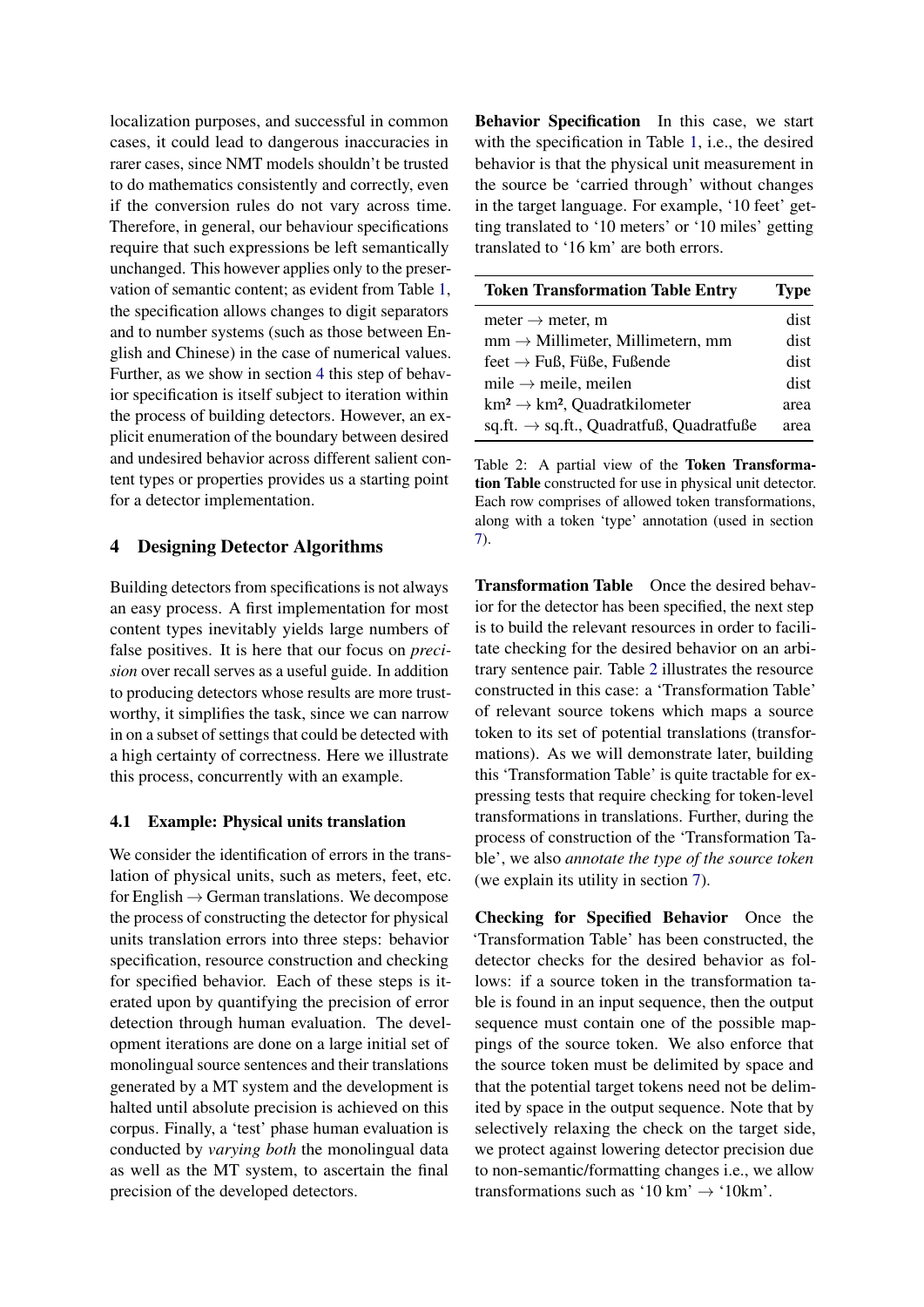<span id="page-3-0"></span>

| <b>Iteration</b> | <b>Algorithmic Changes</b>       | <b>Precision</b> |
|------------------|----------------------------------|------------------|
| -1               | None, Initial Conditions         | 72.0             |
| $\mathcal{D}$    | <b>Numeric Measurements Only</b> | 94.0             |
| $\mathcal{R}$    | Fixes in Transformation Table    | 100.0            |

Table 3: Iteration vs Precision on Physical Units Detector, measured using Human Evaluation on 100 cases flagged by error by the detector

Iterations vs Precision At each iteration, we apply the resulting detector on translations of a 1M random sample of the WMT20 English monolingual data (dataset/system details are presented in section [6.1\)](#page-4-0) and measure precision by conducting a human evaluation of 100 flagged cases, selected at random at each iteration. Table [3](#page-3-0) shows the resulting precision of the physical units detector across 3 iterations. At iteration 1, we observed a number of false positives pertaining to idiomatic expressions ("missed by a mile") and approximations ("a few yards further"), which were adequately translated despite missing the exact unit translation. Therefore, going from iteration 1 to 2, we narrowed our error detection only to the cases when a physical unit was preceded by a number (either in text or numeric form). This helped us avoid false positives due to the alternate senses and idiomatic uses of certain units such as feet, leading to significantly higher precision in iteration 2. Going from iteration 2 to 3, guided again by the goal of improving precision, we added/fixed entries in the transformation table to avoid false positives. The false positives obtained during each iteration of the detector are presented in appendix [A.1.](#page-9-2) We halted the manual iterations upon achieving 100% precision in human evaluation. Table [4](#page-4-1) presents an example of physical unit error flagged using the resulting detector. Further, we present the results of the final test evaluation in appendix [B.3.](#page-11-0)

### <span id="page-3-1"></span>4.2 Full Suite of Detectors

The space of detector algorithms is not at all constrained by how they function as long as the contract of high-precision is satisfied. However, in this work, we mainly consider two kinds of detectors, namely token-level and sequence-level detectors.

Token-level Detectors Token-level detectors represent a generalization of the detector instance described in section [4.](#page-2-0) Token-level detectors rely on language-pair specific transformation tables and as such, are well suited for testing the transformations of source tokens pertaining to a number of salient content types. Following the same methodology for constructing the Physical Units detector from section [4,](#page-2-0) we construct detectors for evaluating the translation of salient tokens corresponding to three more content types in Table [1,](#page-1-0) namely Currencies (e.g., USD, \$), Large Numbers (e.g., millions, billions) and Web Terms (e.g., URLs and web address terms such as https, www). Additional implementation-level details regarding the tokenlevel detectors are provided in appendix [B.1.](#page-9-3)

We also construct a token-level detector to test the translation of numerical values. Here, instead of a fixed transformation table, the transformation table is generated on the fly per instance. For this numerical values detector, we extract contiguous numerical values (digits) from the input sequence, condense the value's representation into a single token (by removing separators) and allow for a range of possible transformations of the numerical value, which are then checked against the output. The primary transformations considered are time conversions and date conversions. The inherent logic in this case is the same as for previous token-level detectors, except that instead of a transformation table, we construct transformation functions which are applied on the fly to generate the table. This approach of behavioral testing the translation of numerical values is quite general, unlike the explicit construction of test cases in [\(Wang et al.,](#page-9-4) [2021\)](#page-9-4).

Sequence-level Detectors Sequence-level detectors do not rely on explicitly constructing languagepair specific transformation tables/functions and instead leverage more general mechanisms or resources. Such detectors are best suited for properties wherein the correct behavior can be verified using the artifacts computed from the input and the output sequences. We construct detectors for two sequence-level properties/phenomena: namely, coverage and hallucinations.

For building the coverage detector, we measure the number of content words (non-stopwords, non-punctuations) left unaligned using Awesome-Aligner [\(Dou and Neubig,](#page-8-5) [2021\)](#page-8-5) with multilingual BERT as the contextual embedding model. An input-output pair is flagged as an error when the number of unaligned content words exceeds a threshold. This threshold for unaligned content words is set in proportion to input sentence length.

For constructing the hallucination detector, we start from the quantitative definition of hallucina-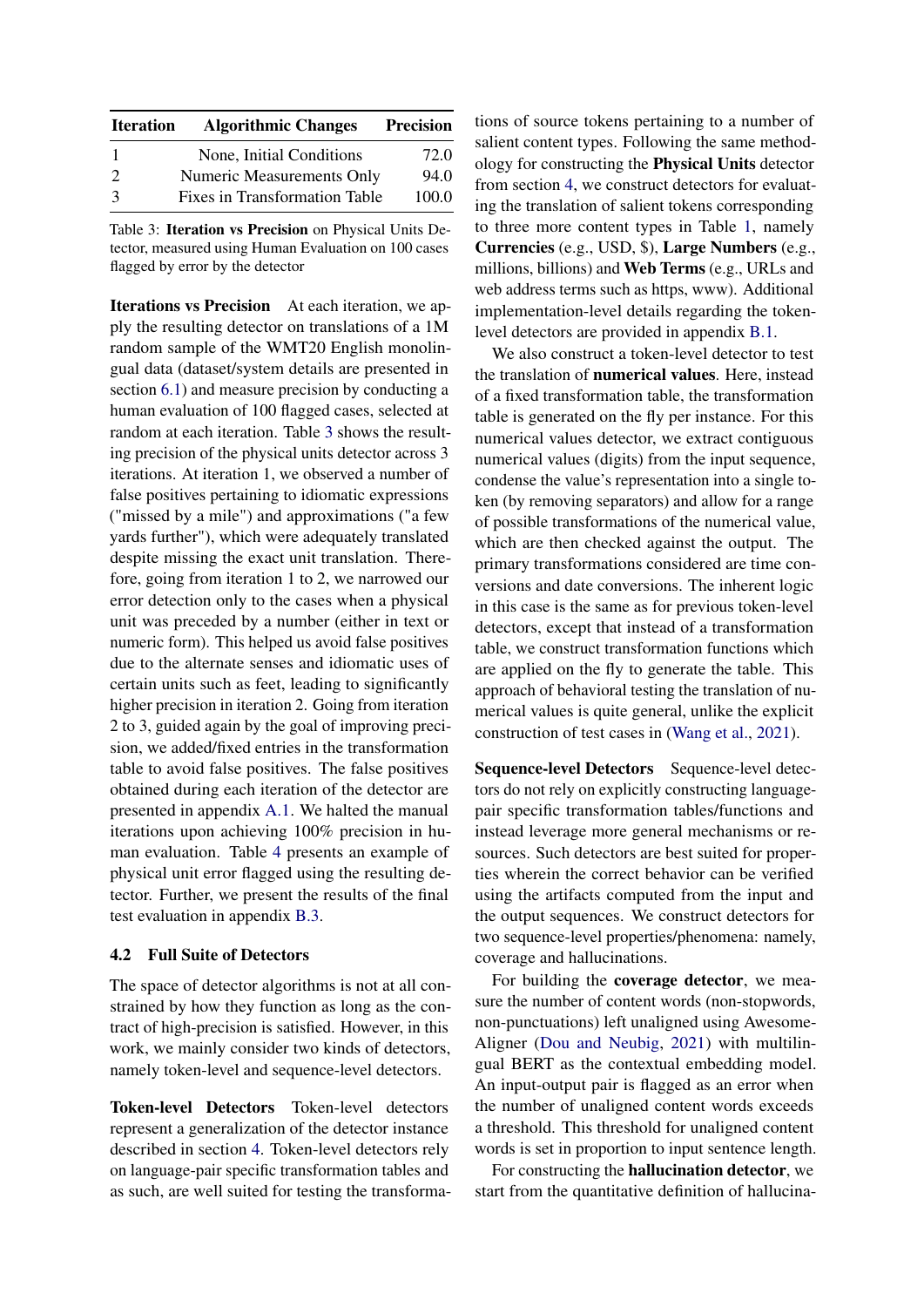<span id="page-4-1"></span>

| <b>Detector</b> | <b>Source-Translation Instance</b>                                                 |
|-----------------|------------------------------------------------------------------------------------|
| Physical Unit   | Teacher's hallway song and dance reminds students to stay 6 feet apart.            |
|                 | Lehrer Flur Lied und Tanz erinnert die Schüler zu bleiben 6 Meter auseinander.     |
| Currency        | Floorpops Medina Self Adhesive Floor Tiles, $\frac{114}{11}$ from Dunelm - buy now |
|                 | Floorpops Medina selbstklebende Bodenfliesen, 15 € von Dunelm günstig kaufen       |
| Numerical Value | Kerridge has been an outspoken defender of his industry throughout 2020, but it    |
|                 | was an angry Instagram post that may have made the most difference.                |
|                 | Kerridge war das ganze Jahr über ein ausgesprochener Verteidiger seiner Branche,   |
|                 | aber es war ein wütender Instagram-Post, der möglicherweise den größten Unter-     |
|                 | schied gemacht hat.                                                                |
| Coverage        | Ben Cooper QC suggested it was unfair that the conspiracy theorist was arrested on |
|                 | May 30 while no arrests were made for breaches of lockdown restrictions at a       |
|                 | Black Lives Matter protest taking place on the same day.                           |
|                 | Ben Cooper QC hielt es für unfair, dass der Verschwörungstheoretiker am 30.        |
| Hallucination   | The Cougars are supposed to play No.                                               |
|                 | $==$ Weblinks $==$ Einzelnachweise $==$                                            |

Table 4: Detector Output examples from the 100K WMT20 Monolingual-Evaluation set: All rows show errors made by commercial systems, as flagged by various detectors. The last row shows an error by the Microsoft system, rest show errors made by the Google system. All public APIs were accessed on January 10, 2021.

tions from [Raunak et al.](#page-8-6) [\(2021\)](#page-8-6) and adjust the thresholds for target-repeat and oscillatory hallucination detectors until high precision is achieved.

Appendix [B.3](#page-11-0) provides the results of the final 'test' evaluation for each of the detectors, while appendix [B](#page-9-5) provides additional detector details.

### <span id="page-4-3"></span>5 Evaluations using SALTED

Having constructed seven high-precision detectors, we now wish to apply them to commercial systems to see whether we can discover any problems. We take a sample of 100K sentences from a larger 1M monolingual corpus (detailed in section [6.1\)](#page-4-0) and translate them with Google, Microsoft, and Amazon's systems by way of their paid public APIs. Table [5](#page-4-2) shows the raw counts of erroneous translations while Table [4](#page-4-1) presents some instances of the flagged errors from different detectors.

What these results show is that the long-tailed errors are quite pervasive across NMT systems, despite being very rare (only 0.3% incidence rate for Google, based on Table [11\)](#page-10-0). To further validate this inexpensively with more data, we translate the full 1M monolingual corpus using the WMT21 News translation task winning system, the results (both raw counts and examples) of which are presented in appendix [D.](#page-12-0)

<span id="page-4-2"></span>

| Property                |     |                   | <b>GOOG MSFT AMZN</b> |
|-------------------------|-----|-------------------|-----------------------|
| Coverage                | 165 | 1                 | 8                     |
| Hallucinations          |     | 5                 |                       |
| <b>Physical Units</b>   | 46  | 6                 | 15                    |
| Currencies              | 4   | 1                 |                       |
| <b>Large Numbers</b>    | 7   | 1                 | 4                     |
| Web Content             |     | $\mathbf{\Omega}$ |                       |
| <b>Numerical Values</b> | 96  | 11                | 27                    |
| <b>Total Errors</b>     | 318 | 25                |                       |

Table 5: Counts of Erroneous Translations found by Detectors in the 100K WMT20 Monolingual Eval Set.

### <span id="page-4-4"></span>6 System Comparisons & Data Filtering

A general trend in NMT is the susceptibility of trained systems to even small amounts of noisy data [\(Ott et al.,](#page-8-7) [2018\)](#page-8-7). We investigate whether detectors– optimized for error precision, rather than recall–can work as effective filters to improve systems.

#### <span id="page-4-0"></span>6.1 Datasets and Systems

Training and Evaluation Datasets We conduct experiments on the WMT20 News Translation (English-German) task benchmark [\(Barrault et al.,](#page-8-8) [2020\)](#page-8-8). The standard WMT20 test set is used for measuring general translation performance. For behavioral testing at scale using detectors, we create a Monolingual-Evaluation set of 1M English sentences randomly sampled from the WMT20 mono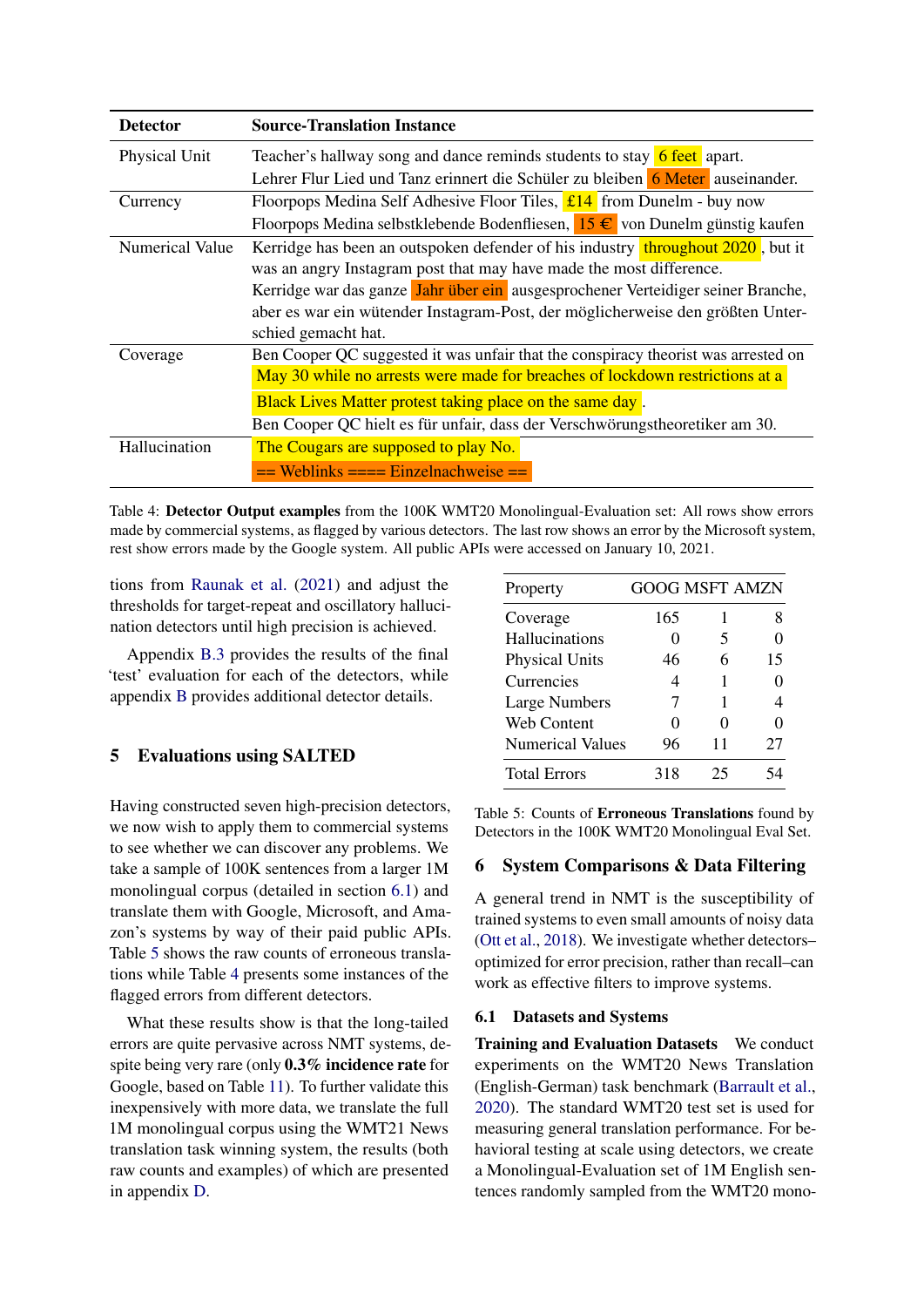lingual data. Due to cost constraints (e.g., in evaluating public NMT systems), we also sampled a smaller 100K Monolingual-Evaluation set. Model and training details are presented in appendix [E.](#page-12-1)

Systems We trained three systems (Table [6\)](#page-5-1) each with a different training data-filtering algorithm:

- Unfiltered (UN-F): The full English-German parallel training dataset provided by the WMT20 benchmark is used for training.
- Standard (STD-F): We replicate the bitext filtering pipeline of [Wu et al.](#page-9-6) [\(2020\)](#page-9-6), one of the top WMT20 systems. Herein, sentence-pair filtering based on maximum allowable sentence-length ratio (1:1.3) and reverse sentence-length ratio (1.3:1) is applied on the unfiltered corpus, alongside filtering sentences greater than a maximum word length (150). A language-id filter [\(Joulin et al.,](#page-8-9) [2017\)](#page-8-9) is also applied, which checks if the source and target languages are in the correct languages.
- Detector-Based (DB-F): For this system, filtering as per [Wu et al.](#page-9-6) [\(2020\)](#page-9-6) is replaced by filtering using the full suite of detectors; except for the use of language-id which is the same as in [Wu et al.](#page-9-6) [\(2020\)](#page-9-6).

System Comparisons The comparison of the Unfiltered (UN-F) and Standard (STD-F) systems in Table [6](#page-5-1) shows that the unfiltered system gets higher BLEU and lower TER on the WMT20 test set, apparently indicating that filtering didn't have any benefits. However, when the full suite of detectors is run on the 1M Monolingual-Evaluation set outputs, the impact of filtering becomes apparent. The Standard system incurs significantly fewer coverage errors and hallucinations as well as fewer errors in the translation of numerical values and currencies. These measurements bring to light the previously hidden impact of filtering since the standard metrics aren't able to capture these trade-offs in model behaviors, achieving only similar scores.

Data Filtering using Detectors The third column in Table [6](#page-5-1) shows the measurements for the system trained on data filtered using the suite of detectors. The results show that the DB-F system achieves higher BLEU than both the Standard and Unfiltered systems, while yielding similar results to STD-F on the various long tail error categories.

<span id="page-5-1"></span>

| <b>Measurement</b>            | UN-F  | <b>STD-F</b> | DB-F  |
|-------------------------------|-------|--------------|-------|
| <b>Training Data</b>          | 48.2M | 36.9M 41.7M  |       |
| <b>BLEU</b> $\uparrow$        | 32.4  | 31.4         | 32.9  |
| ChrF2++ $\uparrow$            | 58.4  | 58.0         | 58.8  |
| COMET ↑                       | 42.05 | 38.12        | 45.79 |
| TER $\downarrow$              | 54.5  | 55.5         | 54.2  |
| Coverage $\downarrow$         | 742   | 309          | 365   |
| Hallucinations $\downarrow$   | 37    | 0            | 8     |
| Physical Units $\downarrow$   | 141   | 151          | 126   |
| Currencies $\downarrow$       | 17    | 7            | 13    |
| Large Numbers $\downarrow$    | 113   | 60           | 67    |
| Web Terms $\downarrow$        | 43    | 39           | 33    |
| Numerical Values $\downarrow$ | 1,000 | 503          | 429   |

Table 6: Metric Based System Comparisons on the WMT20 Test set and Detector Based system comparisons on the 1M Mono-Eval Set for the three systems. Note that  $\downarrow$  implies lower is better,  $\uparrow$  implies otherwise.

This indicates the benefits of a more targeted approach to filtering through high-precision detectors, which helps the model strike a better trade-off between preserving general model performance and preventing fine-grained translation errors. However, it is also clear that filtering alone is not sufficient in reducing salient long-tail errors, e.g., the number of errors in the physical unit category is relatively unchanged. In section [8,](#page-6-0) we show how SALTED could be used to inject correct model behavior through data synthesis.

#### 6.2 Discussion

The results show that a very targeted multidimensional view of model behavior could be developed through the use of detectors, bringing visibility into fine-grained model performance not evident through traditional metrics. The results also show that the same detectors could be used as an alternative to standard corpus filtering [\(Wu et al.,](#page-9-6) [2020\)](#page-9-6), leading to better model performance.

#### <span id="page-5-0"></span>7 Metamorphic Testing

The low incidence rates of long-tail error necessitate large amounts of data in order to elicit errors. The SALTED framework further helps address this problem via *metamorphic tests*, which produce new test inputs by modifying an input instance in systematic ways, leading to high-density error discovery.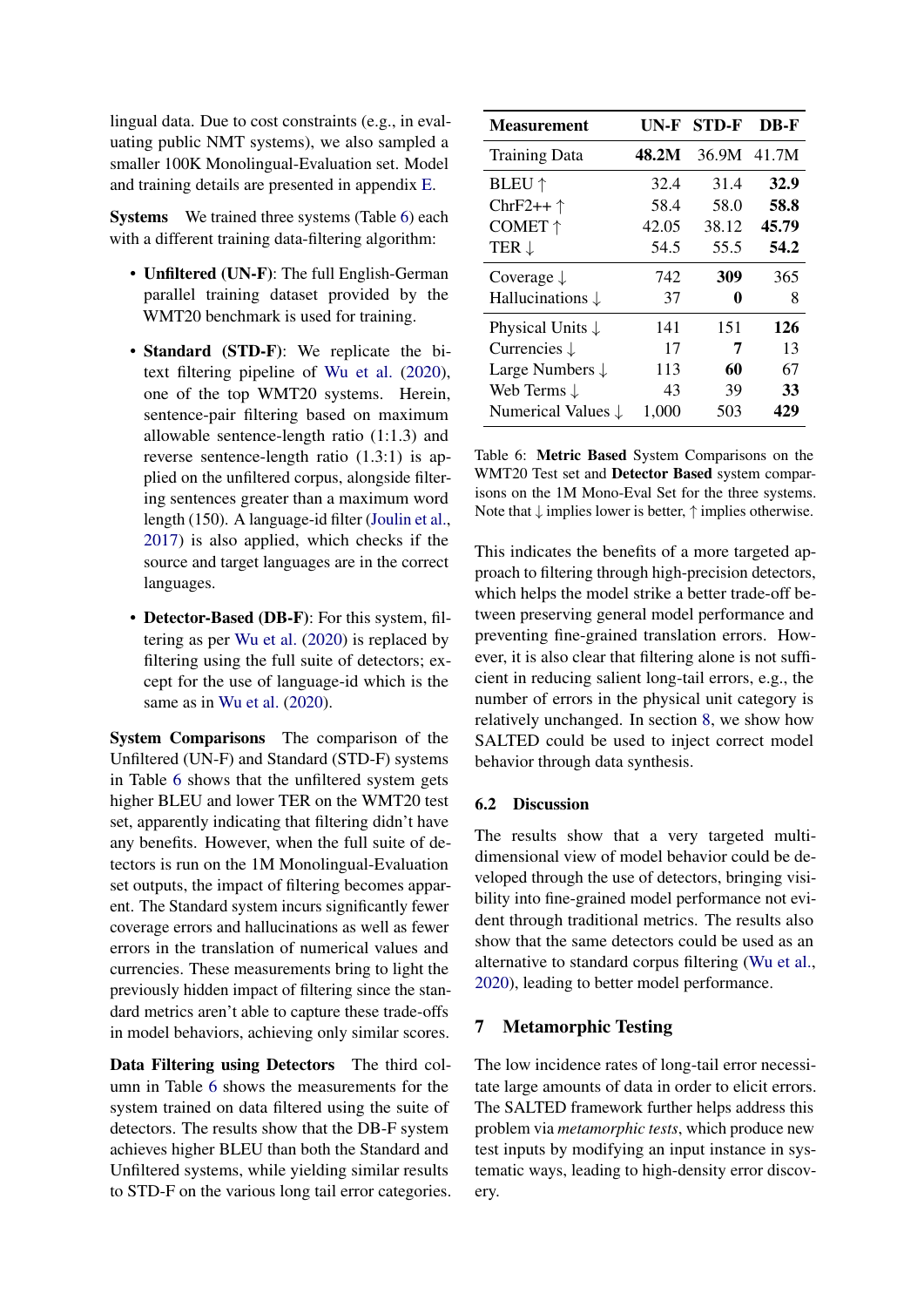<span id="page-6-2"></span>

| <b>Sequence Type</b>         | <b>Instance</b>                                         | <b>Algorithm Step</b>     |
|------------------------------|---------------------------------------------------------|---------------------------|
| Source                       | The plesiosaur teeth it self is about 43 mm long.       |                           |
| Reference                    | Der Plesiosaurier Zahn selber misst etwa 43 mm.         | Sentence Selection        |
| <b>Templatized Source</b>    | The plesiosaur teeth it self is about 43 [VAL] long.    |                           |
| <b>Templatized Reference</b> | Der Plesiosaurier Zahn selber misst etwa 43 [VAL].      | Templatization            |
| Meta Source Instance         | The plesiosaur teeth it self is about 43 feet long.     |                           |
| Meta Reference Instance      | Der Plesiosaurier Zahn selber misst etwa 43 $Fu\beta$ . | <b>Type Substitutions</b> |

Table 7: Meta-Corpus instance generation example using the physical units detector in Algorithm [1.](#page-6-1)

Experiment Given a token-level detector and an initial corpus of monolingual (source) sentences, if a source token in the detector's transformation table is found in a source sentence, delimited by space on either sides, we create new instances by substituting that token with others of the same type (as annotated in Table [2\)](#page-2-1). For example, a sentence with the word 'meters' can be changed to one with the word 'yards'. The new sentences can then be translated by a system, and the detectors applied to these novel (input, translation) pairs.

| Property             | New Sentences Novel Cases |       |
|----------------------|---------------------------|-------|
| Physical units       | 204,029                   | 4,503 |
| Currencies           | 1,232,988                 | 775   |
| <b>Large Numbers</b> | 7,885                     | 42    |
| Web Content          | 8,238                     | 196   |

Table 8: Metamorphic Testing: New instances produce novel errors in our research system.

Results and Discussion Results are presented in Table . We find that SALTED metamorphic testing elicits a number of novel bugs, providing new data points/instances for investigating system errors or comparing system performance. Unlike other metamorphic tests (e.g., [Gupta et al.](#page-8-10) [\(2020\)](#page-8-10)), the metamorphic testing enabled by the SALTED framework leverages detectors for error checks and is therefore high-precision by default.

### <span id="page-6-0"></span>8 Fixing Salient Long-Tailed Errors

Data filtering can improve models by removing erroneous examples, but it doesn't guarantee that there are sufficient examples of a *type* to learn correct behavior from. In this section, we explore the use of detectors to generate an example-dense synthetic corpora for fixing model errors via finetuning.

Meta-Corpus Algorithm [1](#page-6-1) describes the generation of a synthetic corpus wherein we leverage

| <b>Algorithm 1:</b> Meta-Corpus Generator                 |
|-----------------------------------------------------------|
| <b>Data:</b> Parallel Dataset S of size $n$ , token-level |
| Detector A                                                |
| <b>Result:</b> Meta-Corpus M, Templates T of Size k       |
| for $i = 1$ to n do                                       |
| /* Sentence Pair Selection */                             |
| Apply Detector A on $S_i$ ;                               |
| If $S_i$ has errors: continue;                            |
| $/*$ Templatization $*/$                                  |
| Else: Templatize $S_i$ and add to T                       |
| for $i=1$ to k do                                         |
| $/*$ Type Substitutions $*/$                              |
| Substitute $T_k$ with Source-Target Token                 |
| Mappings of the same Type                                 |
| Store the Generated Sentence Pairs in M                   |

<span id="page-6-1"></span>the detectors to ensure that the generated sentence pairs are correct with respect to a particular measurement. An example illustrating the steps is presented in Table [7.](#page-6-2) The algorithm consists of three steps: a sentence-pair selection step where a sentence is selected for templatization if the detector does not deem it erroneous, a templatization step for the tokens in the transformation table within the selected sentence pair and finally generation of new sentence pairs by substituting the templatized tokens with (source, target) tokens of the same type.

Experiment We generate a 'meta-corpus' (Algorithm [1\)](#page-6-1) using the physical units detector on a random sample of the WMT20 training data of size 1M. We then finetune, for 3 epochs, the best checkpoint of the Standard model using a 1:1 mixture of the sentence pairs sampled from the Meta-Corpus and the general 1M training data, filtered using the same detector. We measure general performance on the WMT20 test set and targeted performance on the translation of physical units on the 100K Mono-Evaluation set. Finetuning learning rates are provided in Appendix [E.6.](#page-13-0)

Results and Discussion The results (Table [10\)](#page-7-0) show that just 10K or 20K 'correct' examples, provided by the Meta-Corpus are sufficient to reduce the number of physical unit errors flagged by the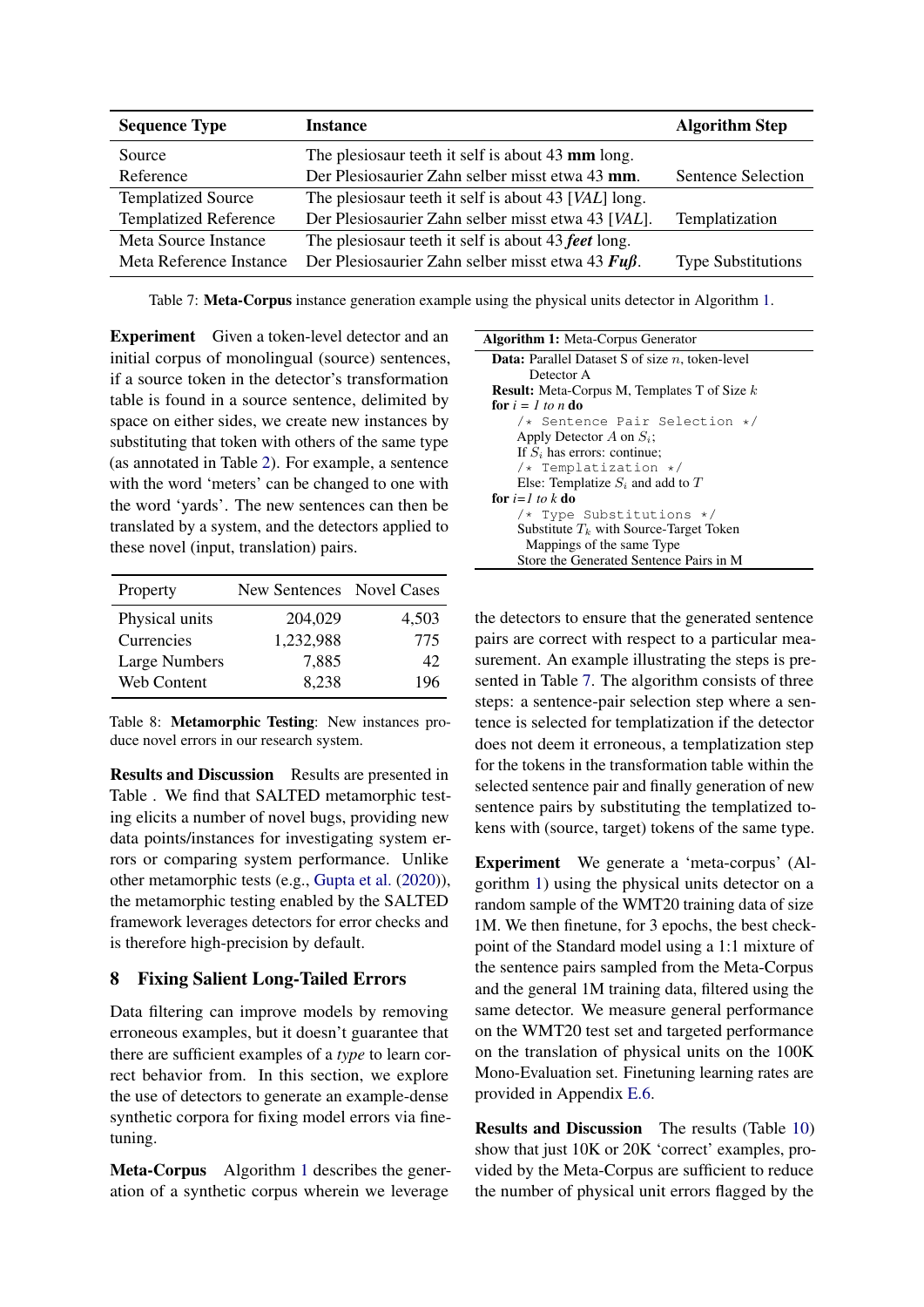<span id="page-7-1"></span>

| <b>Sequence Type</b>    | Instance                                                                                         |
|-------------------------|--------------------------------------------------------------------------------------------------|
| Source                  | Remind kids to keep their masks up and stay at least six feet apart.                             |
| <b>Baseline Output</b>  | Erinnern Sie Kinder, um ihre Masken zu halten und bleiben mindestens<br>sechs Meter auseinander. |
| <b>Finetuned Output</b> | Erinnern Sie Kinder, um ihre Masken zu halten und bleiben mindestens sechs Fuß<br>auseinander.   |

Table 9: Meta-Corpus Based Finetuning: Accompanying Table 7, this example shows an case where a tokenlevel error ('feet'  $\rightarrow$  'Meter') was fixed ('feet'  $\rightarrow$  'Fuß') by applying finetuning using the synthetic Meta-Corpus.

<span id="page-7-0"></span>

| Model           |      | <b>MC Size Error Cases BLEU</b> |      |
|-----------------|------|---------------------------------|------|
| <b>Baseline</b> | None | 19                              | 31.4 |
| Finetuned       | 10K  |                                 | 31.6 |
| Finetuned       | 20K  | $\mathcal{D}$                   | 31.4 |
| Finetuned       | 50K  | 3                               | 31.5 |

Table 10: Finetuning on Meta-Corpus leads to reduction in physical units errors. *MC Size* is the size of the Meta-Corpus; BLEU scores are reported on WMT20.

detector, while preserving the general model performance. An example of this error fix is presented in Table [9.](#page-7-1) A limitation of this approach is that it can only fix mistranslations, not dropped content. In fact, the few cases that remain in the case of Finetuned model (20K) are the cases where the unit is dropped along with a clause in the source sentence.

### 9 Related Work

Quality Estimation for MT The task of Quality Estimation (QE) is concerned with determining the quality of a translation without access to any reference [\(Specia et al.,](#page-9-7) [2018,](#page-9-7) [2020\)](#page-9-8). In particular, sentence-level QE allows the development of models which act as metrics in the absence of references (QE-as-a-metric). However, such QE-as-a-metric models still focus on a combined evaluation of adequacy and fluency, rendering them insensitive to the presence of long-tailed errors. E.g., consider the two translations in Table 9. The state-of-the-art COMET [\(Rei et al.,](#page-9-0) [2020\)](#page-9-0) QE-as-a-metric model (detailed in appendix [E.7\)](#page-13-1) produces a score of 8.73 for the baseline output and 6.00 for the finetuned output, even though the latter is clearly the correct translation. In appendix [F,](#page-13-2) we present further quantitative experiments to illustrate this. Note that SALTED correctly flags these errors.

Further, we claim that this insensitivity to a longtailed errors is not due to deficient modeling of the particular neural QE model, but due to a fundamental limitation of leveraging neural models such

COMET [\(Rei et al.,](#page-9-0) [2020\)](#page-9-0) for evaluation. Even though the recent trend in the NLP community has been towards learning neural metrics, we argue that this paradigm isn't equipped to tackle the problem of salient long-tail evaluation since robust interpolation in neural networks requires many orders of magnitude higher number of parameters than currently employed [\(Bubeck and Sellke,](#page-8-11) [2021\)](#page-8-11), which implies that evaluation using neural models is likely to remain suspect at the long-tail.

Behavioral Testing for MT A number of previous works [\(He et al.,](#page-8-12) [2020;](#page-8-12) [Gupta et al.,](#page-8-10) [2020;](#page-8-10) [Sun](#page-9-9) [et al.,](#page-9-9) [2020;](#page-9-9) [Wang et al.,](#page-9-4) [2021;](#page-9-4) [He et al.,](#page-8-13) [2021\)](#page-8-13) have tried to construct tests for eliciting errors in NMT systems' behavior. We present a thorough comparison of SALTED against these works along five dimensions in appendix [G.](#page-13-3)

### 10 Conclusions

In this paper, we have advocated for and demonstrated the utility of a principled, specificationsbased, rule-driven approach to reliably flag salient long-tailed MT errors through high-precision detectors. We introduced an iterative, precision-driven process for developing such detectors and applied it on seven classes of MT errors, eliciting a range of errors from state-of-the-art research and commercial systems. Although the manual development of such detectors incurs significant cost, the resulting payoff is high with the constructed detectors applicable across different systems and datasets. Further, we demonstrated the utility of SALTED framework for four different use cases in MT: for obtaining reliable measurements of salient long-tailed errors in translations of arbitrary monolingual data, for corpus filtering, for system comparisons and for fixing token-level errors through a synthetically generated meta-corpus that teaches the model to learn correct behaviors. We hope that our work serves as a useful step towards more reliable MT.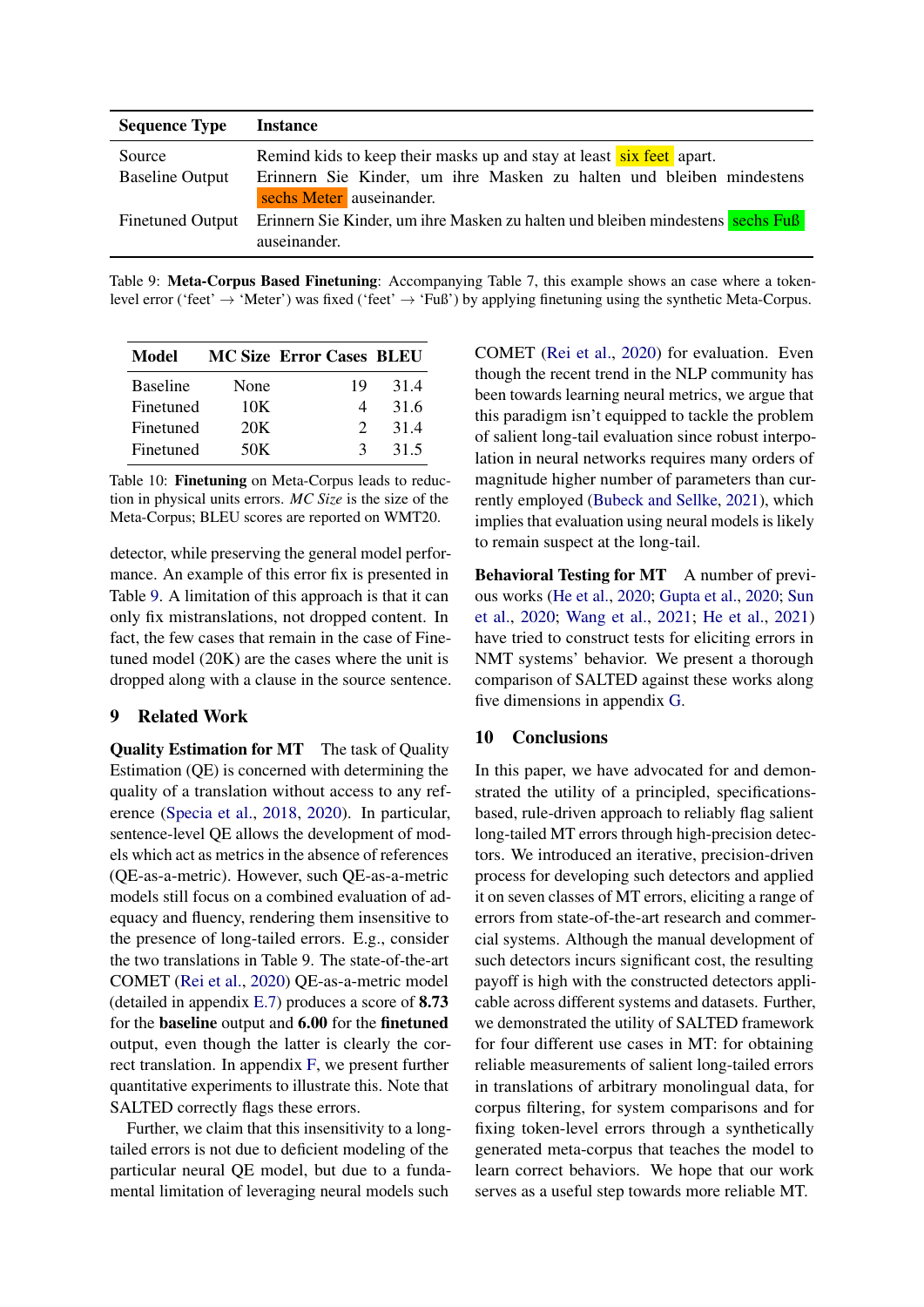### References

- <span id="page-8-8"></span>Loïc Barrault, Magdalena Biesialska, Ondřej Bojar, Marta R. Costa-jussà, Christian Federmann, Yvette Graham, Roman Grundkiewicz, Barry Haddow, Matthias Huck, Eric Joanis, Tom Kocmi, Philipp Koehn, Chi-kiu Lo, Nikola Ljubešic, Christof ´ Monz, Makoto Morishita, Masaaki Nagata, Toshiaki Nakazawa, Santanu Pal, Matt Post, and Marcos Zampieri. 2020. [Findings of the 2020 conference on](https://aclanthology.org/2020.wmt-1.1) [machine translation \(WMT20\).](https://aclanthology.org/2020.wmt-1.1) In *Proceedings of the Fifth Conference on Machine Translation*, pages 1–55, Online. Association for Computational Linguistics.
- <span id="page-8-2"></span>Boris Beizer. 1995. *Black-box testing: techniques for functional testing of software and systems*. John Wiley & Sons, Inc.
- <span id="page-8-11"></span>Sebastien Bubeck and Mark Sellke. 2021. [A universal](https://openreview.net/forum?id=z71OSKqTFh7) [law of robustness via isoperimetry.](https://openreview.net/forum?id=z71OSKqTFh7) In *Advances in Neural Information Processing Systems*.
- <span id="page-8-17"></span>Alexis Conneau, Kartikay Khandelwal, Naman Goyal, Vishrav Chaudhary, Guillaume Wenzek, Francisco Guzmán, Edouard Grave, Myle Ott, Luke Zettlemoyer, and Veselin Stoyanov. 2020. [Unsupervised](https://doi.org/10.18653/v1/2020.acl-main.747) [cross-lingual representation learning at scale.](https://doi.org/10.18653/v1/2020.acl-main.747) In *Proceedings of the 58th Annual Meeting of the Association for Computational Linguistics*, pages 8440– 8451, Online. Association for Computational Linguistics.
- <span id="page-8-5"></span>Zi-Yi Dou and Graham Neubig. 2021. [Word alignment](https://doi.org/10.18653/v1/2021.eacl-main.181) [by fine-tuning embeddings on parallel corpora.](https://doi.org/10.18653/v1/2021.eacl-main.181) In *Proceedings of the 16th Conference of the European Chapter of the Association for Computational Linguistics: Main Volume*, pages 2112–2128, Online. Association for Computational Linguistics.
- <span id="page-8-10"></span>Shashij Gupta, Pinjia He, Clara Meister, and Zhendong Su. 2020. [Machine translation testing via](https://doi.org/10.1145/3368089.3409756) [pathological invariance.](https://doi.org/10.1145/3368089.3409756) In *Proceedings of the 28th ACM Joint Meeting on European Software Engineering Conference and Symposium on the Foundations of Software Engineering*, ESEC/FSE 2020, page 863–875, New York, NY, USA. Association for Computing Machinery.
- <span id="page-8-3"></span>David J Hand. 2016. *Measurement: A very short introduction*. Oxford University Press.
- <span id="page-8-12"></span>Pinjia He, Clara Meister, and Zhendong Su. 2020. [Structure-invariant testing for machine translation.](https://doi.org/10.1145/3377811.3380339) In *Proceedings of the ACM/IEEE 42nd International Conference on Software Engineering*, ICSE '20, page 961–973, New York, NY, USA. Association for Computing Machinery.
- <span id="page-8-13"></span>Pinjia He, Clara Meister, and Zhendong Su. 2021. [Test](https://dl.acm.org/doi/abs/10.1109/ICSE43902.2021.00047)[ing machine translation via referential transparency.](https://dl.acm.org/doi/abs/10.1109/ICSE43902.2021.00047) In *2021 IEEE/ACM 43rd International Conference on Software Engineering (ICSE)*, pages 410–422. IEEE.
- <span id="page-8-4"></span>Robert M. Hierons, Kirill Bogdanov, Jonathan P. Bowen, Rance Cleaveland, John Derrick, Jeremy Dick, Marian Gheorghe, Mark Harman, Kalpesh Kapoor, Paul Krause, Gerald Lüttgen, Anthony J. H. Simons, Sergiy Vilkomir, Martin R. Woodward, and Hussein Zedan. 2009. [Using formal specifications](https://doi.org/10.1145/1459352.1459354) [to support testing.](https://doi.org/10.1145/1459352.1459354) *ACM Comput. Surv.*, 41(2).
- <span id="page-8-9"></span>Armand Joulin, Edouard Grave, Piotr Bojanowski, and Tomas Mikolov. 2017. [Bag of tricks for efficient](https://aclanthology.org/E17-2068) [text classification.](https://aclanthology.org/E17-2068) In *Proceedings of the 15th Conference of the European Chapter of the Association for Computational Linguistics: Volume 2, Short Papers*, pages 427–431, Valencia, Spain. Association for Computational Linguistics.
- <span id="page-8-15"></span>Taku Kudo and John Richardson. 2018. [SentencePiece:](https://doi.org/10.18653/v1/D18-2012) [A simple and language independent subword tok](https://doi.org/10.18653/v1/D18-2012)[enizer and detokenizer for neural text processing.](https://doi.org/10.18653/v1/D18-2012) In *Proceedings of the 2018 Conference on Empirical Methods in Natural Language Processing: System Demonstrations*, pages 66–71, Brussels, Belgium. Association for Computational Linguistics.
- <span id="page-8-1"></span>Marianna Martindale, Kevin Duh, and Marine Carpuat. 2021. [Machine translation believability.](https://aclanthology.org/2021.hcinlp-1.14) In *Proceedings of the First Workshop on Bridging Human– Computer Interaction and Natural Language Processing*, pages 88–95, Online. Association for Computational Linguistics.
- <span id="page-8-7"></span>Myle Ott, Michael Auli, David Grangier, and Marc'Aurelio Ranzato. 2018. [Analyzing uncer](http://arxiv.org/abs/1803.00047)[tainty in neural machine translation.](http://arxiv.org/abs/1803.00047) *CoRR*, abs/1803.00047.
- <span id="page-8-14"></span>Myle Ott, Sergey Edunov, Alexei Baevski, Angela Fan, Sam Gross, Nathan Ng, David Grangier, and Michael Auli. 2019. [fairseq: A Fast, Extensible](https://doi.org/10.18653/v1/N19-4009) [Toolkit for Sequence Modeling.](https://doi.org/10.18653/v1/N19-4009) In *Proceedings of the 2019 Conference of the North American Chapter of the Association for Computational Linguistics (Demonstrations)*, pages 48–53, Minneapolis, Minnesota. Association for Computational Linguistics.
- <span id="page-8-0"></span>Kishore Papineni, Salim Roukos, Todd Ward, and Wei-Jing Zhu. 2002. [Bleu: a method for automatic eval](https://doi.org/10.3115/1073083.1073135)[uation of machine translation.](https://doi.org/10.3115/1073083.1073135) In *Proceedings of the 40th Annual Meeting of the Association for Computational Linguistics*, pages 311–318, Philadelphia, Pennsylvania, USA. Association for Computational Linguistics.
- <span id="page-8-16"></span>Matt Post. 2018. [A Call for Clarity in Reporting BLEU](https://doi.org/10.18653/v1/W18-6319) [Scores.](https://doi.org/10.18653/v1/W18-6319) In *Proceedings of the Third Conference on Machine Translation: Research Papers*, pages 186– 191, Brussels, Belgium. Association for Computational Linguistics.
- <span id="page-8-6"></span>Vikas Raunak, Arul Menezes, and Marcin Junczys-Dowmunt. 2021. [The curious case of hallucinations](https://doi.org/10.18653/v1/2021.naacl-main.92) [in neural machine translation.](https://doi.org/10.18653/v1/2021.naacl-main.92) In *Proceedings of the 2021 Conference of the North American Chapter of the Association for Computational Linguistics: Human Language Technologies*, pages 1172–1183, Online. Association for Computational Linguistics.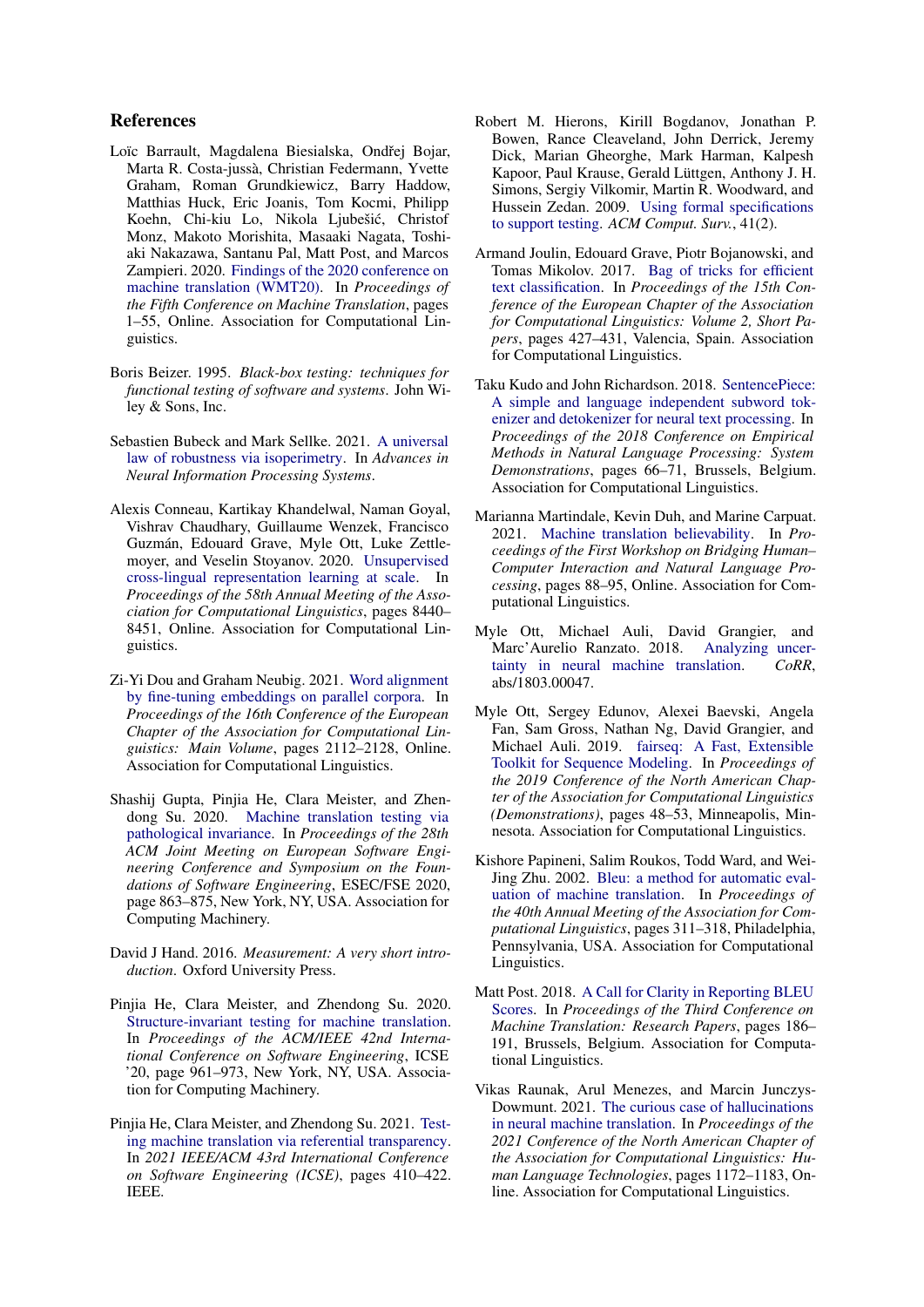- <span id="page-9-0"></span>Ricardo Rei, Craig Stewart, Ana C Farinha, and Alon Lavie. 2020. [COMET: A neural framework for MT](https://doi.org/10.18653/v1/2020.emnlp-main.213) [evaluation.](https://doi.org/10.18653/v1/2020.emnlp-main.213) In *Proceedings of the 2020 Conference on Empirical Methods in Natural Language Processing (EMNLP)*, pages 2685–2702, Online. Association for Computational Linguistics.
- <span id="page-9-1"></span>Marco Tulio Ribeiro, Tongshuang Wu, Carlos Guestrin, and Sameer Singh. 2020. [Beyond accuracy: Be](https://doi.org/10.18653/v1/2020.acl-main.442)[havioral testing of NLP models with CheckList.](https://doi.org/10.18653/v1/2020.acl-main.442) In *Proceedings of the 58th Annual Meeting of the Association for Computational Linguistics*, pages 4902– 4912, Online. Association for Computational Linguistics.
- <span id="page-9-8"></span>Lucia Specia, Frédéric Blain, Marina Fomicheva, Erick Fonseca, Vishrav Chaudhary, Francisco Guzmán, and André F. T. Martins. 2020. [Findings of the](https://www.aclweb.org/anthology/2020.wmt-1.79) [WMT 2020 shared task on quality estimation.](https://www.aclweb.org/anthology/2020.wmt-1.79) In *Proceedings of the Fifth Conference on Machine Translation*, pages 743–764, Online. Association for Computational Linguistics.
- <span id="page-9-7"></span>Lucia Specia, Carolina Scarton, and Gustavo Henrique Paetzold. 2018. Quality estimation for machine translation. *Synthesis Lectures on Human Language Technologies*, 11(1):1–162.
- <span id="page-9-9"></span>Zeyu Sun, Jie M. Zhang, Mark Harman, Mike Papadakis, and Lu Zhang. 2020. [Automatic testing](https://doi.org/10.1145/3377811.3380420) [and improvement of machine translation.](https://doi.org/10.1145/3377811.3380420) In *Proceedings of the ACM/IEEE 42nd International Conference on Software Engineering*, ICSE '20, page 974–985, New York, NY, USA. Association for Computing Machinery.
- <span id="page-9-4"></span>Jun Wang, Chang Xu, Francisco Guzmán, Ahmed El-Kishky, Benjamin Rubinstein, and Trevor Cohn. 2021. [As easy as 1, 2, 3: Behavioural testing of](https://doi.org/10.18653/v1/2021.findings-acl.415) [NMT systems for numerical translation.](https://doi.org/10.18653/v1/2021.findings-acl.415) In *Findings of the Association for Computational Linguistics: ACL-IJCNLP 2021*, pages 4711–4717, Online. Association for Computational Linguistics.
- <span id="page-9-6"></span>Shuangzhi Wu, Xing Wang, Longyue Wang, Fangxu Liu, Jun Xie, Zhaopeng Tu, Shuming Shi, and Mu Li. 2020. [Tencent neural machine translation systems](https://aclanthology.org/2020.wmt-1.34) [for the WMT20 news translation task.](https://aclanthology.org/2020.wmt-1.34) In *Proceedings of the Fifth Conference on Machine Translation*, pages 313–319, Online. Association for Computational Linguistics.

## <span id="page-9-10"></span>A Designing Detector Algorithms

The development of detectors is a manual, rulesdriven iterative process with the goal of constructing a very high precision error detector which could be trusted as a measurement of a specific error category. In section [4,](#page-2-0) we presented an example of this process for a token-level detector (physical units).

### <span id="page-9-2"></span>A.1 False Positive Examples

We provide a few examples of the false positives obtained in the first two iterations of constructing the physical units detector, the precision of which is enumerated in Table [3.](#page-3-0) Examples in Table [11](#page-10-0) show a representative sample of the false positives at each iteration. In the first iteration, the error criteria didn't target numeric measurements only, as a result, we got false positives where the change of unit didn't imply semantic change. In the second iteration, we got errors pertaining to an incomplete transformation table, where 'Morgen' wasn't specified as a potential translation for the unit 'acres'.

### <span id="page-9-5"></span>B Full Suite of Detectors

We provide more details on the implementation of detectors. The process of construction of detectors remains the same as described in section [4.](#page-2-0) For each of the detectors, the iterative process is halted when the precision of the error detector reaches 100. This precision is measured using human evaluation, by randomly sampling 100 error instances obtained by applying the detector on 1M source-translation pairs. The sources for obtaining these translations are obtained by randomly sampling the WMT20 monolingual data.

### <span id="page-9-3"></span>B.1 Token-Level Detectors

Token-level detectors rely on the construction of transformation tables or transformation functions, that map source tokens to their potential mappings in the target language. In the next sections, we provide implementation-level details regarding tokenlevel detectors.

### B.1.1 Physical Units Detector

For physical units detector, the entries in the transformation table contain units associated with distance (miles, meters, centimeter, millimeter, inch, kilometre, feet, yard), area (square kilometre, square metre, acres), weight (kilogram, pound), volume (litres, cubic mm) and temperature (celsius, fahrenheit). A number of derivative units follow automatically: e.g., an error translation of 'km/hr' getting translated to 'miles/hr' could also be detected using the entry for 'km' in the transformation table.

### B.1.2 Currency Detector

For currency detector, a partial view of the transformation table is presented in [12.](#page-10-1) The full entries in the currency table comprise of 20 currencies. We obtained similar false positives as for the physical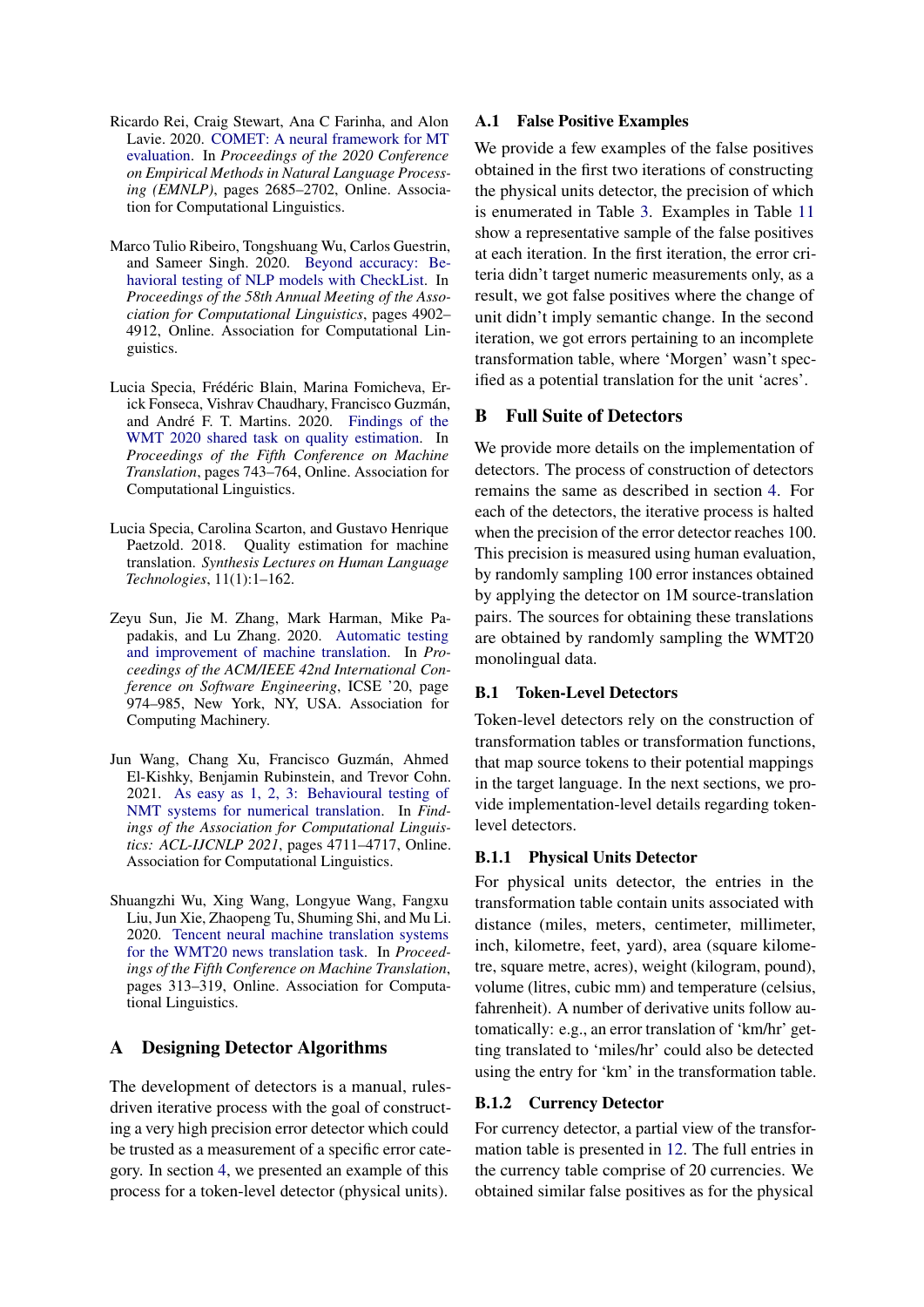<span id="page-10-0"></span>

| <b>Iteration</b> | <b>Source-Translation Instance</b>                                                                                                                                                                                                                                      |
|------------------|-------------------------------------------------------------------------------------------------------------------------------------------------------------------------------------------------------------------------------------------------------------------------|
|                  | Closed-circuit cameras watch over <b>every inch</b> of the main street.<br>Closed-Circuit-Kameras wachen über jeden Zentimeter der Hauptstraße.                                                                                                                         |
|                  | The officiant of the wedding then rushed the family away from the beach, back towards a<br>large house several yards away.<br>Der Beamte der Hochzeit eilte dann die Familie vom Strand weg, zurück in Richtung eines<br>großen Hauses, das mehrere Meter entfernt war. |
| 2                | The city of Anaheim tweeted around 2:30 p.m. that the fire was estimated at 700 acres.<br>Die Stadt Anaheim twitterte gegen 14:30 Uhr, dass das Feuer auf 700 Morgen geschätzt<br>wurde.                                                                                |
| 2                | California's footprint was even larger: Fires there have now consumed about<br>3.1 million acres - a modern record.<br>Kaliforniens Fußabdruck war sogar noch größer: Feuer dort haben jetzt etwa<br>3,1 Millionen Morgen verbraucht - ein moderner Rekord.             |

Table 11: Examples of False Positives in the first two iterations of the physical units detector.

<span id="page-10-1"></span>

| <b>Token Transformation Table Entry</b>                | <b>Type</b> |
|--------------------------------------------------------|-------------|
| dollar $\rightarrow$ dollar, usd, dollars, \$          | text        |
| $\$\rightarrow\$\,$ , dollar, dollars, usd             | sym         |
| rupees $\rightarrow \xi$ , rupie, rupien, rupee(s), rs | text        |
| ₹ → ₹, rupie, rupien, rupee, rupees, rs                | sym         |

Table 12: A partial view of the Token Transformation Table constructed for use in currency detector. Each row comprises of allowed token transformations, along with a token 'type' annotation (either symbol or text in this case).

units detector in Appendix [A](#page-9-10) until we didn't allow exceptions for idiomatic expressions (e.g., 'pennies on the dollar') or approximations (e.g., 'a few dollars').

## B.1.3 Large Numbers

For the large numbers detector, we build a transformation table for the text version of larger numbers  $('million(s)', 'billion(s)', 'trillion(s)').$  We check for their translations into both text and numeric forms.

## B.1.4 Web Terms

For the detector corresponding to web terms, we make use of both transformation table as well as a transformation function. We check for the correct translation of URLs (which is copying behavior in this case) extracted from the source as well as the correct translation (again, copying in this case) of web terms such as https, www and ftp. Therefore, for this detector, the transformation table comprises only of identity mappings and the transformation function acting on the extracted URL is also an identity mapping.

## B.1.5 Numerical Values Detector

The numerical values detector allows transformations of the extracted numerical value into a range of possible translations: timeconversions (e.g., '2:00' to '14:00'), date conversions (e.g., 'mm/dd/yyyy' to 'dd/mm/yyyy'), separator changes (e.g., '10,000' in English to '10,000' in German) and numeric to text forms (e.g., '12' to 'zwölf').

## B.2 Sequence-Level Detectors

<span id="page-10-2"></span>

|         |    | Language Coverage Hallucinations |
|---------|----|----------------------------------|
| Russian | 5  |                                  |
| Dutch   | 6  |                                  |
| Danish  |    |                                  |
| Swedish | 12 |                                  |
| Spanish | 6  |                                  |

Table 13: Number of Erroneous Translations flagged by the language-agnostic sequence-level detectors for translations into multiple languages.

## B.2.1 Coverage

As described in section [4.2,](#page-3-1) for implementing the coverage detector, we make use of alignments obtained through a multilingual BERT-based aligner.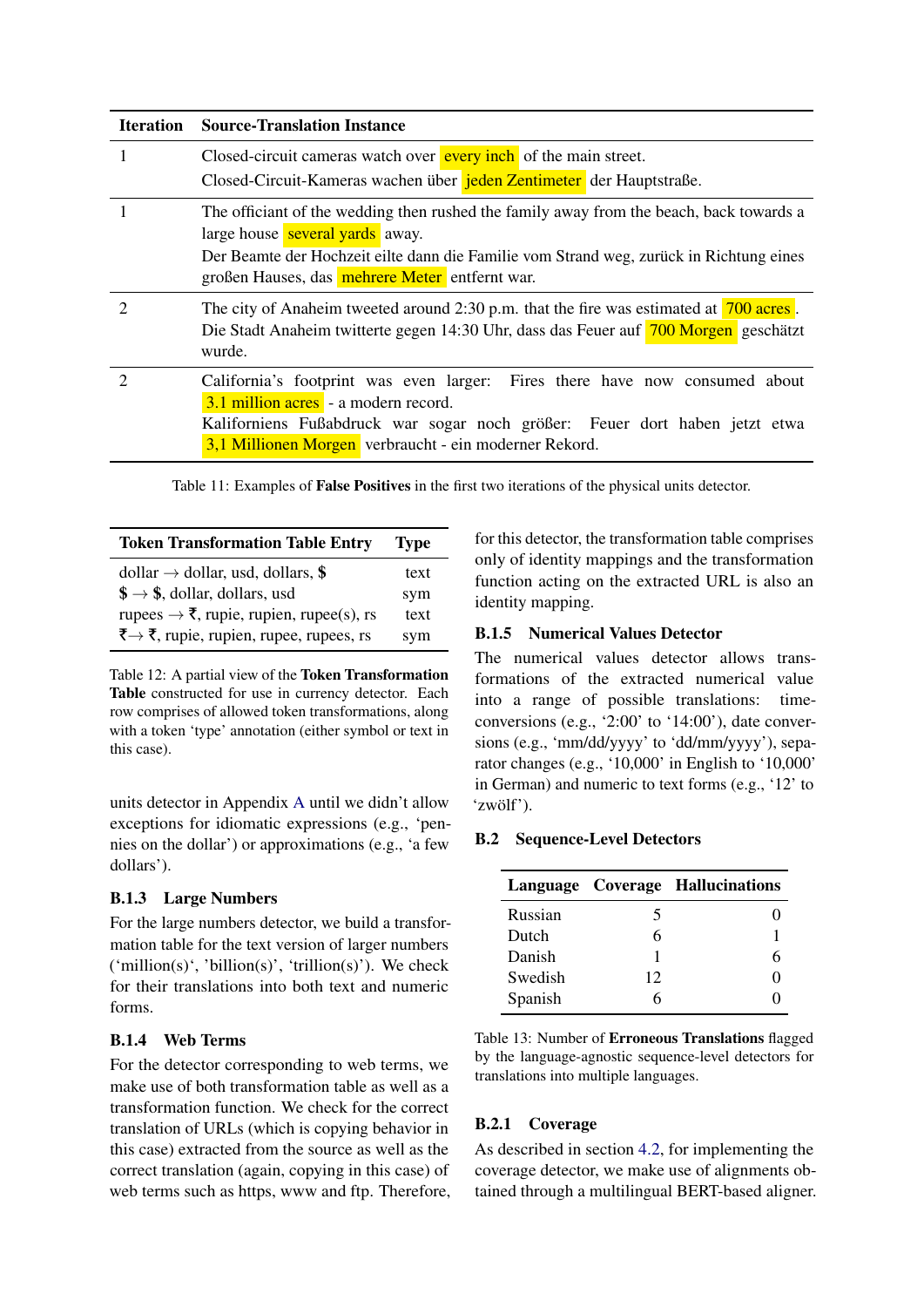To compute the number of unaligned tokens in the source, after computing the alignments we filter the source tokens by removing stop-words compiled from a number of sources as well as by removing punctuation tokens. The coverage detector then flags a translation if the number of unaligned content tokens exceed a threshold. This threshold is bucketized in terms of the source sentence length. We use a threshold of 10 if the input sentence length is less than 50 tokens, 20 if input sentence length is between 50 and 100, 30 if the input sentence length is between 100 and 200 and 40 otherwise.

<span id="page-11-1"></span>

| The Cougars are supposed to play No.    |
|-----------------------------------------|
| $==$ Weblinks $==$ Einzelnachweise $==$ |
| Ms. Williams was only seeded No.        |
| $==$ Weblinks $==$ Einzelnachweise $==$ |
| "Geomsanaejeon" a.k.a.                  |
| $==$ Weblinks $==$ Einzelnachweise $==$ |
| Greg Brown (No.                         |
| $==$ Weblinks $==$ Einzelnachweise $==$ |
| Downtown L. A.                          |
| $==$ Weblinks $==$ Einzelnachweise $==$ |

Table 14: Examples of Hallucinations in one of the Commercial Translation Systems (Microsoft). The public API was accessed on January 10, 2021.

### B.2.2 Hallucinations

The hallucination detector tries to count the number of oscillatory and natural hallucinations [\(Raunak](#page-8-6) [et al.,](#page-8-6) [2021\)](#page-8-6). The detection of oscillatory hallucinations is done by the following algorithm: if the count of the most frequent bigram in the output exceeds the count of the most frequent bigram in the source by 4 and the count of the most frequent output bigram exceeds 10, then it is flagged as an oscillatory hallucination. For detecting natural hallucinations, we compute the number of the unique sources getting translated to the same output, and the output is deemed as a natural hallucination if 5 or more source sentences, each with different lengths translate to it. The hallucination count is then reported by combining the number of natural and oscillatory hallucinations. Note that both the counts are computed independently of each other. For example, in section [5,](#page-4-3) we found that one of the

commercial translators (Microsoft) incurs 5 natural hallucinations, without incurring any oscillatory hallucinations. For illustration, we present these hallucination cases in Table [14.](#page-11-1)

<span id="page-11-2"></span>

| <b>Detector</b>         | <b>Error</b> cases |
|-------------------------|--------------------|
| Coverage                | 444                |
| Hallucinations          | 108                |
| <b>Physical Units</b>   | 133                |
| Currencies              | 22                 |
| Large Numbers           | 84                 |
| Web Content             | 30                 |
| <b>Numerical Values</b> | 405                |
| <b>Total Errors</b>     | 1226               |

Table 15: Number of Erroneous Translations flagged by detectors for the WMT21 News Translation task winning system.

#### <span id="page-11-0"></span>B.3 Test-Phase Evaluation of Detectors

To conduct a test-phase evaluation of detectors (the development iterations are halted when absolute precision is achieved on the large initial development corpus) we vary both the monolingual data as well as the system generating the translations. We translate a separate randomly sampled 250K monolingual corpus using the WMT21 winning system and measure the precision of each of the detectors through human evaluation on the flagged inputoutput pairs. The precision numbers are presented below for each of the detectors. We obtain absolute precision for each of the detectors on all except one of the detectors: Numerical Values (92.53 percent, with 5 false positives). These false positives from the Numerical Values detector pertained to the handling of fractions in certain non-standard forms, which were parsed incorrectly by the detector (an example is presented in Table [17\)](#page-13-4).

### C Sequence-Level Detector Applications

We translate the 100K monolingual sentences into 5 different languages using a commercial system (Microsoft) and measure the number of coverage and hallucination errors. We find that the same thresholds used for English-German apply well to the languages in Table [13](#page-10-2) too, with the flagged outputs exhibiting the related error conditions.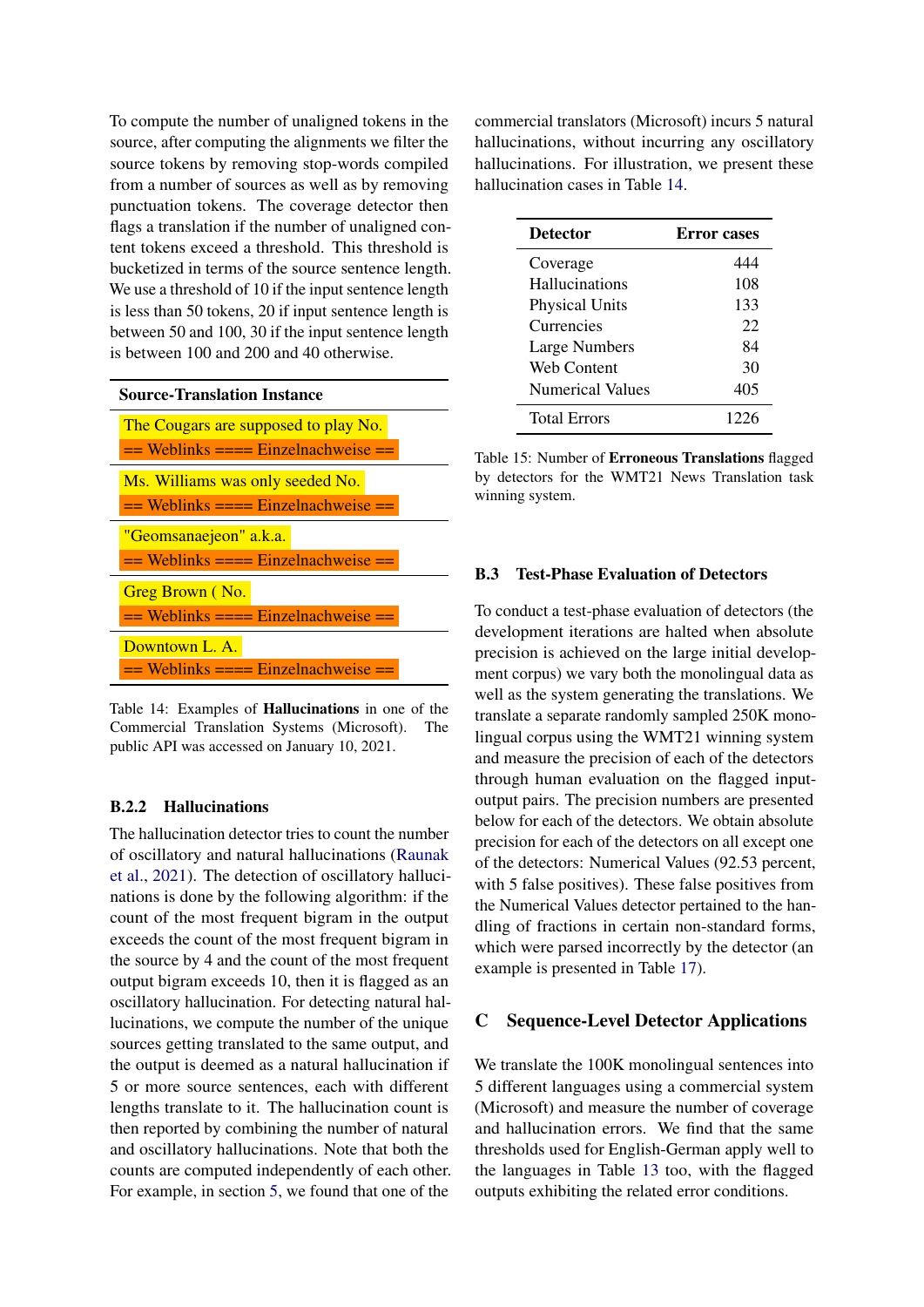| <b>Detector</b>         | <b>Error</b> cases | <b>Precision</b> |
|-------------------------|--------------------|------------------|
| Coverage                | 70                 | 100.0            |
| Hallucinations          |                    | 100.0            |
| <b>Physical Units</b>   | 33                 | 100.0            |
| Currencies              | 4                  | 100.0            |
| <b>Large Numbers</b>    | y                  | 100.0            |
| <b>Web Content</b>      |                    | 100.0            |
| <b>Numerical Values</b> |                    | 92.53            |

Table 16: Number of Erroneous Translations flagged by detectors for the WMT21 News Translation task winning system on 250K 'Test' Monolingual data, alongside Precision as adjudged by human evaluation.

## <span id="page-12-0"></span>D Examples from WMT21 Winning System

In this section, we translate the 1M Monolingual Evaluation set using the WMT21 News Translation task winning system. Beam size of 5 was used for generating the translations  $\frac{1}{1}$  $\frac{1}{1}$  $\frac{1}{1}$ . We report the detector error counts in Table [15](#page-11-2) and examples for different error categories in Table [19.](#page-14-0) Table [19](#page-14-0) shows the error instances from different detectors. Here, counts and the examples show that a range of long-tail errors errors persist in the WMT21 system as well, with a 0.12% incidence rate, similar to that of the commercial systems.

## <span id="page-12-1"></span>E Experimental Details

For experiments, we use fairseq [\(Ott et al.,](#page-8-14) [2019\)](#page-8-14). Sentencepiece [\(Kudo and Richardson,](#page-8-15) [2018\)](#page-8-15) with a joint token vocabulary of 32K was learned over the training corpus. The Transformer model used, comprising of 6 layers with embedding size 512, FFN layer dimension 4096 and 16 attention heads, was trained for 100 epochs, with the best checkpoint selected using the loss score on the validation set. Additional experimental details are provided in appendix [E.](#page-12-1) For, BLEU, TER, ChrF2++ evaluations SacreBLEU is used [\(Post,](#page-8-16) [2018\)](#page-8-16), for COMET scores the implementation provided by [Rei et al.](#page-9-0) [\(2020\)](#page-9-0) is used. All models were trained on 8 Nvidia V100 GPUs and a beam size of 5 was used for each evaluation.

### E.1 Data Sources and Filtering

Table [18](#page-13-5) lists the data sources used for training the models in section [6.](#page-4-4) The Monolingual evaluation set was sampled from one of the WMT20 monolingual data sources  $2$ . Further, the language-id filter for the STD-F baseline in [6](#page-4-4) was built using the more accurate (larger) version of the fasttext released models [\(Joulin et al.,](#page-8-9) [2017\)](#page-8-9)<sup>[3](#page-12-4)</sup>.

## <span id="page-12-6"></span>E.2 Transformer Training

For each of the models, a dropout of 0.1 was used (including relu-dropout and attention-dropout in [\(Ott et al.,](#page-8-14) [2019\)](#page-8-14)). The optimizer used was Adam with the adam-betas parameters set to  $(0.9, 0.98)$ . Clip-norm of 1.2 was used. For each of the models the encoder-decoder embeddings were tied. Each of the models were trained using a maximum batch size of 4096 tokens. Further, 3K warmup updates were used, with the initial learning rate set to 1e-7 and the learning rate set to 1e-4. The batch size was set to 4096 tokens, and the update frequency was set to 200. In each case, the inverse-sqrt learning rate scheduler was used, along with fp16 mode training.

## E.3 Sentencepiece Vocabulary

For each of the models, the 32K Unigram LMbased sentencepiece [4](#page-12-5) vocabulary was constructed by using a character coverage of 0.9995, on 3M randomly sampled sentences from the training corpus.

### E.4 SacreBLEU Configuration signatures

The WMT20 En-De SacreBLEU configuration signature for BLEU computation is nrefs:1|case:mixed|eff:no|tok:13a|smooth:exp| version:2.0.0, for ChrF2++ the signature is nrefs:1|case:mixed|eff:yes|nc:6|nw:2|space:no| version:2.0.0 and for TER the signature is nrefs:1|case:lc|tok:tercom|norm:no|punct:yes| asian:no|version:2.0.0.

### E.5 Meta-Corpus Fine-tuning

For meta corpus generation, the substitutions are made using Algorithm [1](#page-6-1) only on the (source, target) pairs with one occurrence of the physical unit on each side, i.e. only one occurrence of the physical unit is templatized on each side, as illustrated in table [9.](#page-7-1)

<span id="page-12-2"></span><sup>1</sup> https://github.com/pytorch/fairseq/tree/main/examples/wmt21

<span id="page-12-3"></span><sup>2</sup> https://data.statmt.org/news-crawl/en/

<span id="page-12-4"></span><sup>3</sup> https://fasttext.cc/docs/en/language-identification.html

<span id="page-12-5"></span><sup>4</sup> https://github.com/google/sentencepiece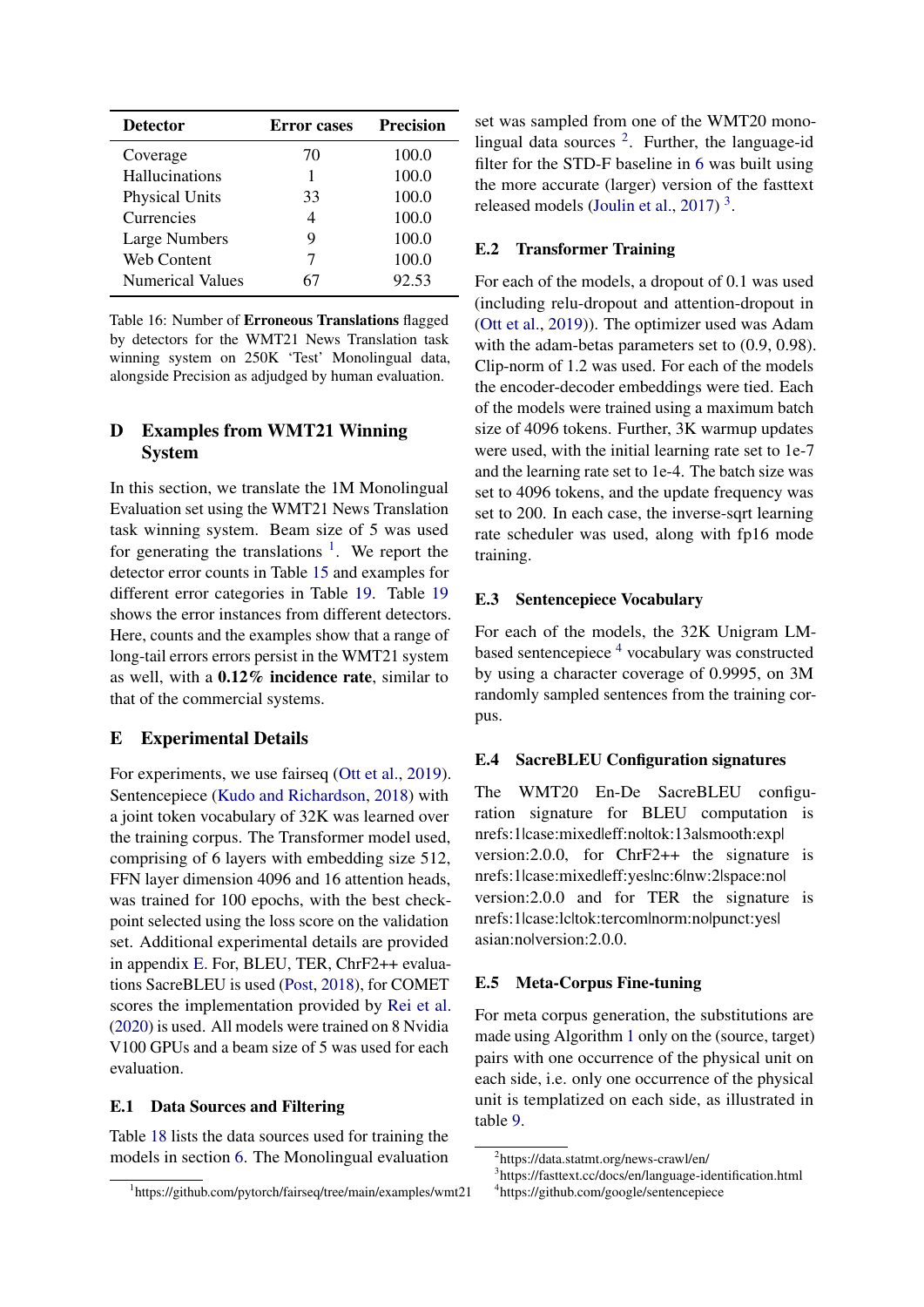<span id="page-13-4"></span>

| <b>Sequence Type Instance</b> |                                                                                       |
|-------------------------------|---------------------------------------------------------------------------------------|
| Source                        | Just as he had lost the first set about 1.1/2 hours earlier but turned things around, |
|                               | with the help of a dip in level from the fourth-seeded Zverey.                        |
| Translation                   | So wie er etwa eineinhalb Stunden zuvor den ersten Satz verloren hatte, aber mit      |
|                               | Hilfe eines Levelrückgangs des an vierter Stelle gesetzten Zverev die Wende schaffte. |

Table 17: False Positive Example for the Numerical Values Detector

<span id="page-13-5"></span>

| Data Source            | <b>Sentence Pairs</b> |
|------------------------|-----------------------|
| Europarl               | 1,828,521             |
| ParaCrawl              | 34,371,306            |
| Common Crawl           | 2,399,123             |
| <b>News Commentary</b> | 361,445               |
| Wiki Titles            | 1,382,625             |
| Tilde Rapid            | 1,631,639             |
| WikiMatrix             | 6,227,188             |
| Total                  | 48,201,847            |

Table 18: The WMT20 Data sources used for training the English-German models in section [6](#page-4-4)

## <span id="page-13-0"></span>E.6 Meta-Corpus Fine-tuning

For finetuning, in each case, we use 1K warmup updates, with warmup initial learning rate set to 1e-7 and the learning rate set to 4e-4. Rest of the parameter details remain the same as in Appendix [E.2.](#page-12-6)

## <span id="page-13-1"></span>E.7 COMET QE-as-a-metric model

The COMET QE-as-a-metric model is built on top of XLM-R (large) [\(Conneau et al.,](#page-8-17) [2020\)](#page-8-17) and is trained on Direct Assessment (DA) scores from WMT 17-19.

## <span id="page-13-2"></span>F Insensitivity Towards Long-Tailed Errors

We add two experiments to quantitatively substantiate the claim the state-of-the-art QE metrics cannot detect salient long-tailed errors with high precision.

The first experiment is as follows: We select 100 flagged error cases (from the UN-F baseline in Table 6), of the physical units detector (we further verify that these are indeed salient long-tailed errors). Note that these error cases were obtained by applying the detector on 1M translations. We then obtain the Comet-QE scores for each of those 1M translations. We sort the source-translation pairs based on the Comet-QE scores, and measure how many of the flagged cases are present in the worst-K scoring translations. We tabulate this, i.e. how many of the flagged error cases were present in the worst-K scoring translations in Table [20](#page-15-0) below. Even in the 100K worst scoring sentences, only 3 out of 100 erroneous translations were present. This shows that the existing state-of-the-art COMET-QE model is insensitive to the salient long-tailed errors pertaining to physical units. Further, we find that this insensitivity holds true across different salient long-tailed error categories.

For the second experiment, instead of sorting the translations based on Comet-QE scores, we measure how many of the erroneous cases were present in the set of translations that scored below a certain threshold. Table [21](#page-15-1) presents the results. This shows that the erroneous cases are spread across a range of scores.

# <span id="page-13-3"></span>G Related Work

We situate SALTED among previous works in Behavioral testing for NMT along five dimensions in Table [22.](#page-16-0) The five dimensions reflect the operational properties of behavioral testing methods:

- 1. Instance-Level: A method operating at an instance-level requires only the sourcetranslation instance for an error to be adjudged. Typically, Behavioral testing methods rely on input modifications to test the model for errors, thereby requiring the generation of new translations. A method which doesn't work at the instance-level is better suited for exploratory uses than for obtaining targeted error measurements over a given corpus.
- 2. Specification-Based: A specification-based method explicitly consumes specifications of correct model behavior. For example, Behavioral testing methods which rely only on consistency measures over translations generated on an input set do not consume an explicit output behavior specification and thereby are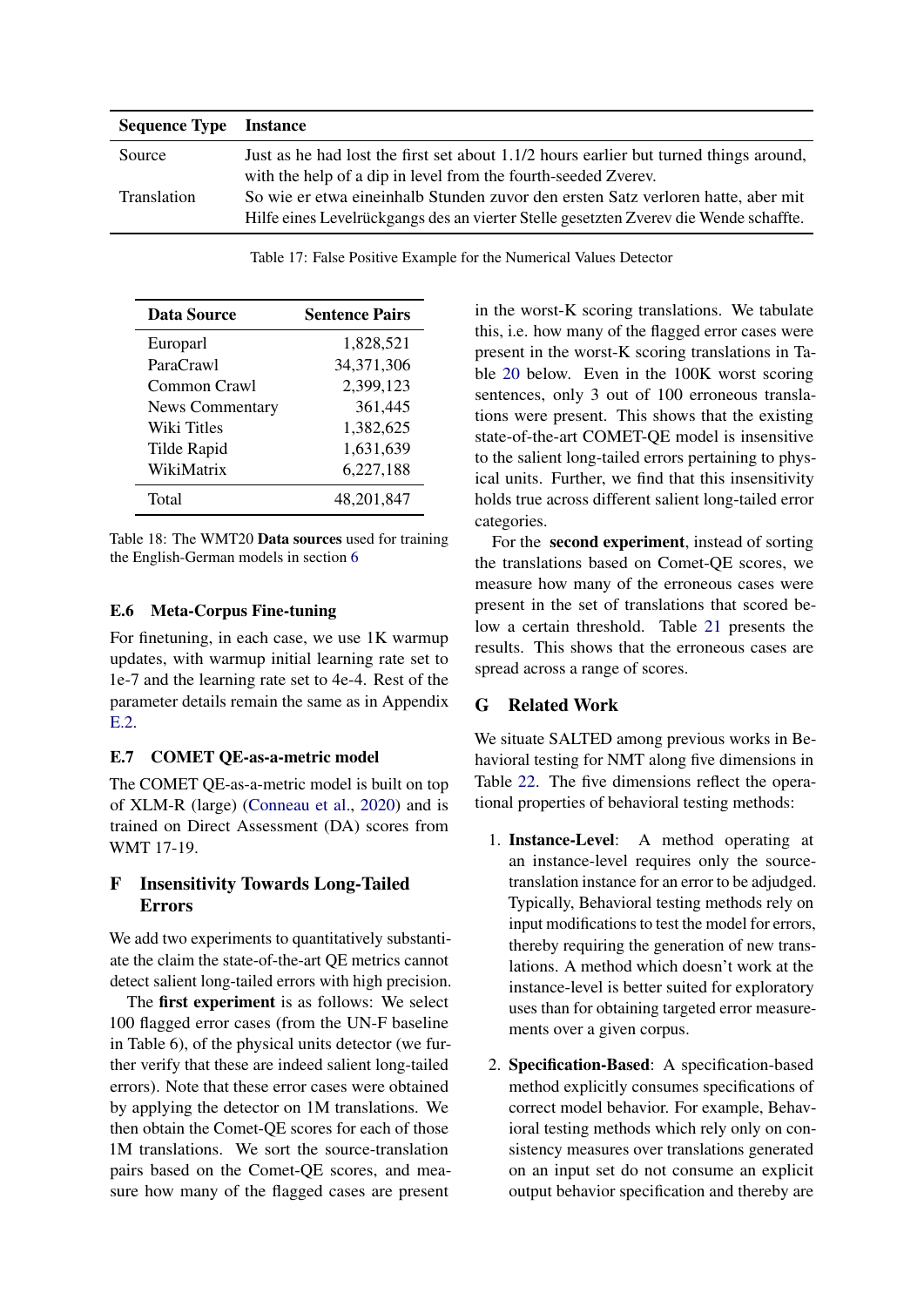<span id="page-14-0"></span>

| <b>Detector</b>       | <b>Source-Translation Instance</b>                                                                                                                                     |  |  |  |
|-----------------------|------------------------------------------------------------------------------------------------------------------------------------------------------------------------|--|--|--|
| Hallucination         | Lampard and Mourinho exchanged barbs as old friends became enemiesCredit:                                                                                              |  |  |  |
|                       | PA : Press Association                                                                                                                                                 |  |  |  |
|                       | in Lampard and Mourinho exchanged barbs as old friends became enemiesCredit                                                                                            |  |  |  |
|                       |                                                                                                                                                                        |  |  |  |
|                       | and Mourinho exchanged barbs as old friends became enemiesCredit: PA :<br>PA : Press Association (PA : PA : PA)                                                        |  |  |  |
| Web Content           | to<br>the<br>Income<br>Department<br>website<br>Go<br>Tax<br>by<br>typing                                                                                              |  |  |  |
|                       | https://www.incometaxindiaefiling.gov.in/home in the address bar of your                                                                                               |  |  |  |
|                       | browser.                                                                                                                                                               |  |  |  |
|                       | incometaxindiaefiling.gov.in/home in die Adressleiste Ihres Browsers.                                                                                                  |  |  |  |
| <b>Physical Units</b> | Scott McLaughlin came close from a free kick 30 yards out.                                                                                                             |  |  |  |
|                       | Scott McLaughlin kam mit einem Freistoß aus 30 Metern in die Enge.                                                                                                     |  |  |  |
| Large Number          | With support from the array of diplomatic associations, A.F.S.A. has so far raised                                                                                     |  |  |  |
|                       | three quarters of a million dollars, Rubin said. The funds are helping defray the<br>legal fees of seven witnesses, covering in full charges that were not paid by the |  |  |  |
|                       | State Department or waived through pro-bono assistance. "It's very moving that                                                                                         |  |  |  |
|                       | current and former Foreign Service officers, most of whom don't have much money,                                                                                       |  |  |  |
|                       | have contributed to help their colleagues," John Bellinger, who served as a legal                                                                                      |  |  |  |
|                       | adviser to the State Department and National Security Council during the George W.                                                                                     |  |  |  |
|                       | Bush Administration, told me. He and a former C.I.A. general counsel, Jeff Smith,<br>represented Ambassador Taylor and Ambassador Mike McKinley. But Taylor, who       |  |  |  |
|                       | was not a member of the Foreign Service and was pulled out of retirement to return                                                                                     |  |  |  |
|                       | to Ukraine after Ambassador Marie Yovanovitch was recalled, is not a member of                                                                                         |  |  |  |
|                       | A.F.S.A. - and thus not eligible for its financial aid. He was in Ukraine for only                                                                                     |  |  |  |
|                       | six months. Volker is also not a member of A.F.S.A. And none of the witnesses                                                                                          |  |  |  |
|                       | from the White House, Department of Defense, or the Office of Management and                                                                                           |  |  |  |
|                       | Budget qualifies for its aid, either.                                                                                                                                  |  |  |  |
|                       | "Es ist sehr bewegend, dass aktuelle und ehemalige Beamte des Auswärtigen<br>Dienstes, von denen die meisten nicht viel Geld haben, dazu beigetragen haben,            |  |  |  |
|                       | ihren Kollegen zu helfen", sagte mir John Bellinger, der während der Regierung von                                                                                     |  |  |  |
|                       | George W. Bush als Rechtsberater für das Außenministerium und den Nationalen                                                                                           |  |  |  |
|                       | Sicherheitsrat tätig war. Er und ein ehemaliger C.I.A. General Counsel, Jeff Smith,                                                                                    |  |  |  |
|                       | vertraten Botschafter Taylor und Botschafter Mike McKinley. Aber Taylor, der kein                                                                                      |  |  |  |
|                       | Mitglied des Auswärtigen Dienstes war und aus dem Ruhestand gezogen wurde,<br>um in die Ukraine zurückzukehren, nachdem Botschafterin Marie Yovanovitch                |  |  |  |
|                       | zurückgerufen wurde, ist kein Mitglied des A.F.S.A. - und somit nicht für seine                                                                                        |  |  |  |
|                       | finanzielle Unterstützung berechtigt. Er war nur sechs Monate in der Ukraine.                                                                                          |  |  |  |
|                       | Volker ist auch kein Mitglied der A.F.S.A. Und keiner der Zeugen aus dem A.F.S.A.,                                                                                     |  |  |  |
|                       | dem Haushalts- und Verteidigungsministerium des Weißen Hauses, qualifiziert                                                                                            |  |  |  |
| Coverage              | James Hill of Diamond Bay loves the directive on his local church message board                                                                                        |  |  |  |
|                       | : "Thou shalt wear a mask - Hygenesis 20 : 20"                                                                                                                         |  |  |  |
|                       | thou shalt wear a mask - Hygenesis 20 : 20 "(Du sollst eine Maske tragen -<br>Hygenesis $20:20$ "                                                                      |  |  |  |
| Numerical Value       | I lost my husband - this month will be a year on the $14$ - so I'm a single parent.                                                                                    |  |  |  |
|                       | Ich habe meinen Mann verloren - diesen Monat wird es ein Jahr sein - also bin ich                                                                                      |  |  |  |
|                       | alleinerziehend.                                                                                                                                                       |  |  |  |

Table 19: Detector Output examples for the WMT21 Winning System using the 1M WMT20 Monolingual-Evaluation set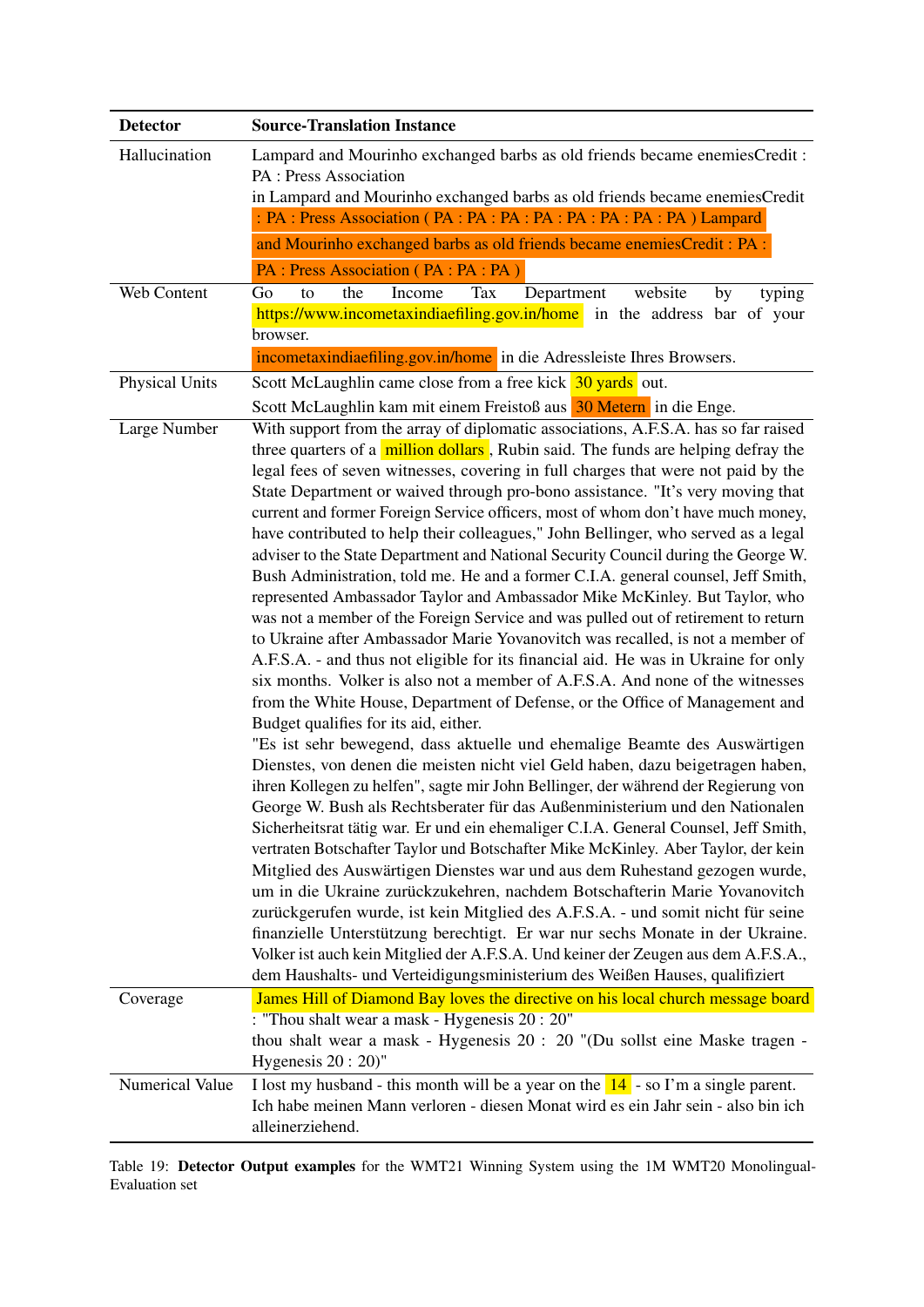<span id="page-15-0"></span>

| K      | Cases in K        |
|--------|-------------------|
| 100    | $\mathbf{\Omega}$ |
| 1000   | 0                 |
| 10000  | 0                 |
| 100000 | 3                 |

Table 20: Number of flagged Error cases present in the K worst scoring translations, as scored by COMET-QE [\(Rei et al.,](#page-9-0) [2020\)](#page-9-0). The erroneous sentences are present very sparsely even in the lowest 100K scoring translations.

<span id="page-15-1"></span>

|     | <b>Threshold Sentences Cases</b> |    |
|-----|----------------------------------|----|
| 0.1 | 251,518                          | 26 |
| 0.2 | 346,083                          | 36 |
| 0.3 | 522,128                          | 70 |
| 0.4 | 649,828                          | 79 |
| 0.5 | 742,194                          | 88 |

Table 21: Number of flagged Error cases present in the translations with score less than the threshold, as scored by COMET-QE [\(Rei et al.,](#page-9-0) [2020\)](#page-9-0). The erroneous translations are present across a range of scores.

> hard to translate into actionable measurements.

- 3. Modularized: A modular method allows for fine-grained measurements of specific error categories using the same method by separating the concerns of the error detection algorithm and the error type. For example, a method which is not modularized is hard to adapt to a new error type.
- 4. High-Precision: A high-precision method produces very few false-positives, ensuring that the generated measurements are trustworthy.
- 5. Generative: A generative method allows for the generation of new samples either for metamorphic testing or for data augmentation or error correction.

Table [22](#page-16-0) shows that compared to existing behavioral testing methods, SALTED is more comprehensive, thereby allowing for variety of use cases.